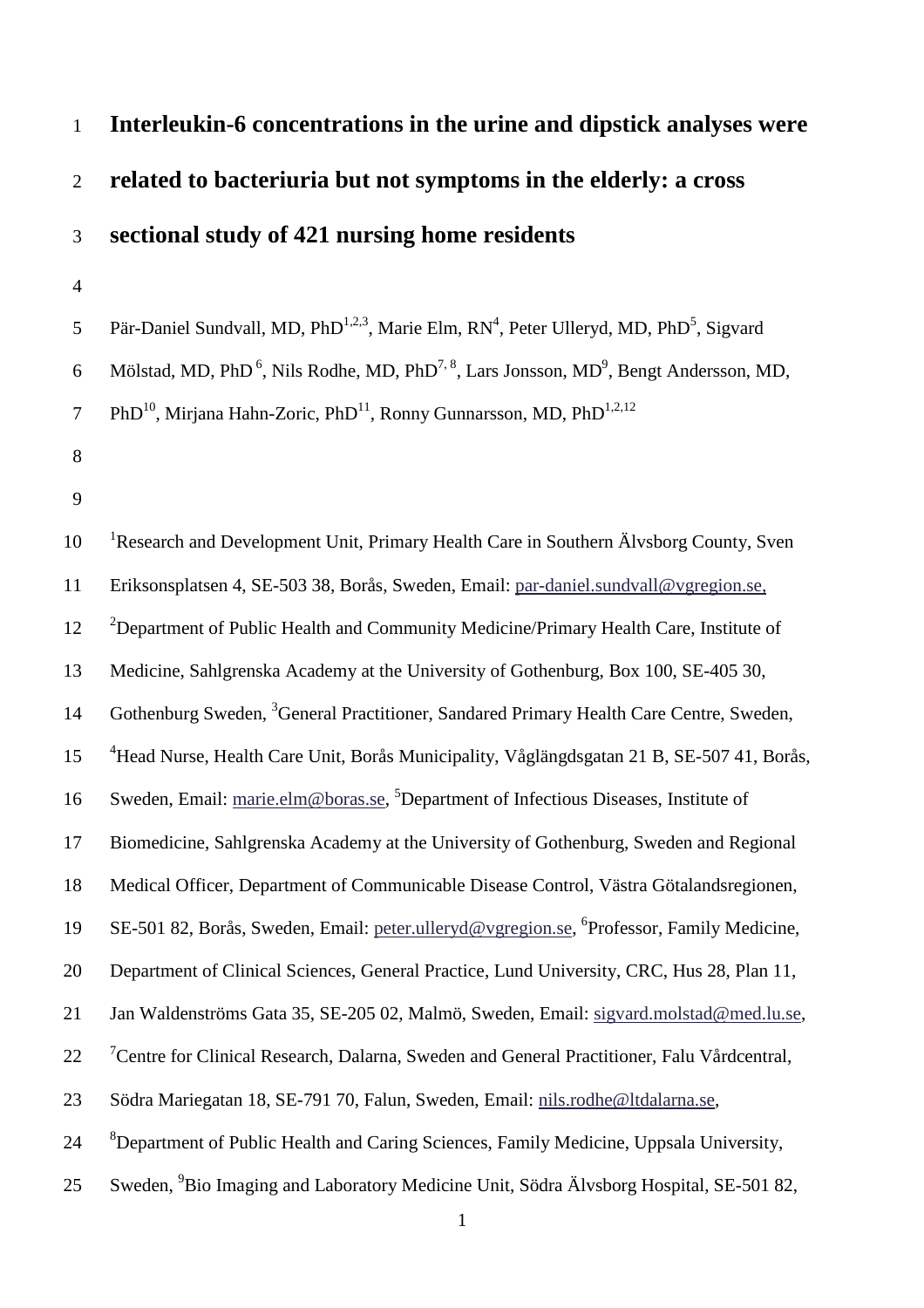| 26             | Borås, Sweden, Email: lars.jonsson@vgregion.se, <sup>10</sup> Senior Consultant in Clinical              |       |  |  |  |
|----------------|----------------------------------------------------------------------------------------------------------|-------|--|--|--|
| 27             | Immunology, Department of Clinical Immunology, Sahlgrenska Academy at the University of                  |       |  |  |  |
| 28             | Gothenburg, Guldhedsgatan 10A, SE-41346, Gothenburg, Sweden, Email:                                      |       |  |  |  |
| 29             | <u>bengt.a.andersson@vgregion.se</u> , <sup>11</sup> Biologist, Department of Clinical Immunology and    |       |  |  |  |
| 30             | Transfusion Medicine, Sahlgrenska Academy at the University of Gothenburg, Guldhedsgatan                 |       |  |  |  |
| 31             | 10A, SE-413 46, Gothenburg, Sweden, Email: mirjana.hahn-zoric@immuno.gu.se,                              |       |  |  |  |
| 32             | <sup>12</sup> Associate Professor in General Practice and Rural Medicine, Cairns Clinical School, School |       |  |  |  |
| 33             | of Medicine and Dentistry, James Cook University, Cairns Base Hospital, PO Box 902,                      |       |  |  |  |
| 34             | Cairns QLD 4870, Australia, Email: ronny.gunnarsson@infovoice.se                                         |       |  |  |  |
| 35<br>36<br>37 | <b>Correspondence to:</b>                                                                                |       |  |  |  |
| 38             | Pär-Daniel Sundvall, MD, GP                                                                              |       |  |  |  |
| 39             | FoU-Centrum Södra Älvsborg (Research and Development Unit Southern Älvsborg County)                      |       |  |  |  |
| 40             | Sven Eriksonsplatsen 4                                                                                   |       |  |  |  |
| 41             | SE-503 38 Borås                                                                                          |       |  |  |  |
| 42             | Sweden                                                                                                   |       |  |  |  |
| 43             |                                                                                                          |       |  |  |  |
| 44             | E-mail: par-daniel.sundvall@vgregion.se                                                                  |       |  |  |  |
| 45             | Telephone: +4672 250 61 96                                                                               |       |  |  |  |
| 46             |                                                                                                          |       |  |  |  |
|                | Number of words in abstract:                                                                             | 320   |  |  |  |
|                | Number of words in manuscript (not including abstract):                                                  | 3,758 |  |  |  |

- Tables 3
- Figures 1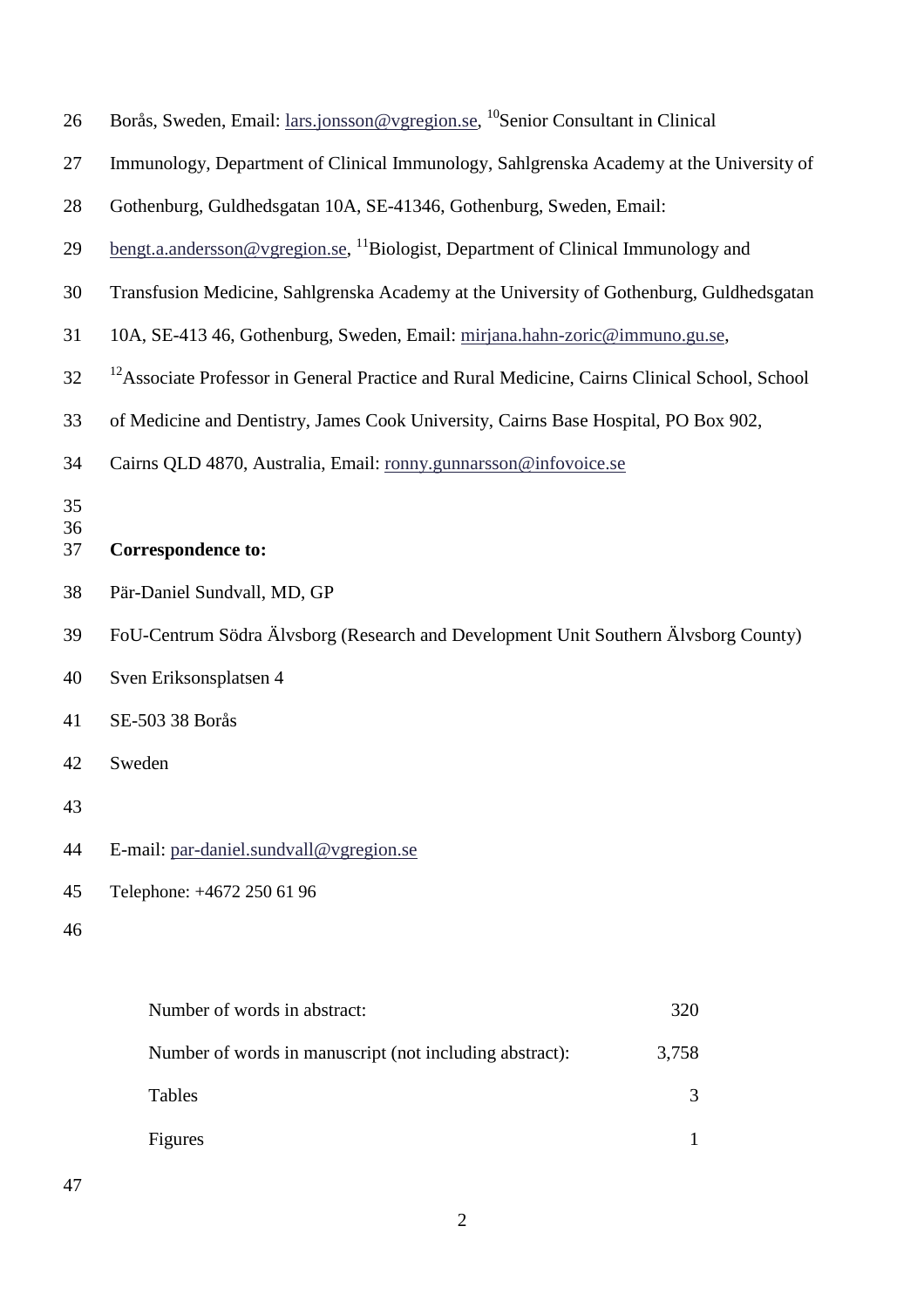#### 48 **Abstract**

49

#### 50 **Background**

51 Up to half the residents of nursing homes for the elderly have asymptomatic bacteriuria 52 (ABU), which should not be treated with antibiotics. A complementary test to discriminate 53 between symptomatic urinary tract infections (UTI) and ABU is needed, as diagnostic 54 uncertainty is likely to generate significant antibiotic overtreatment. Previous studies indicate 55 that Interleukin-6 (IL-6) in the urine might be suitable as such a test. The aim of this study 56 was to investigate the association between laboratory findings of bacteriuria, IL-6 in the urine,

57 dipstick urinalysis and newly onset symptoms among residents of nursing homes.

58

#### 59 **Methods**

60 In this cross sectional study, voided urine specimens for culture, urine dipstick and IL-6 61 analyses were collected from all residents capable of providing a voided urine sample, 62 regardless of the presence of symptoms. Urine specimens and symptom forms were provided 63 from 421 residents of 22 nursing homes. The following new or increased nonspecific 64 symptoms occurring during the previous month were registered; fatigue, restlessness, 65 confusion, aggressiveness, loss of appetite, frequent falls and not being herself/himself, as 66 well as symptoms from the urinary tract; dysuria, urinary urgency and frequency.

67

#### 68 **Results**

69 Recent onset of nonspecific symptoms was common among elderly residents of nursing 70 homes (85/421). Urine cultures were positive in 32% (135/421), *Escherichia coli* was by far 71 the most common bacterial finding. Residents without nonspecific symptoms had positive 72 urine cultures as often as those with nonspecific symptoms with a duration of up to one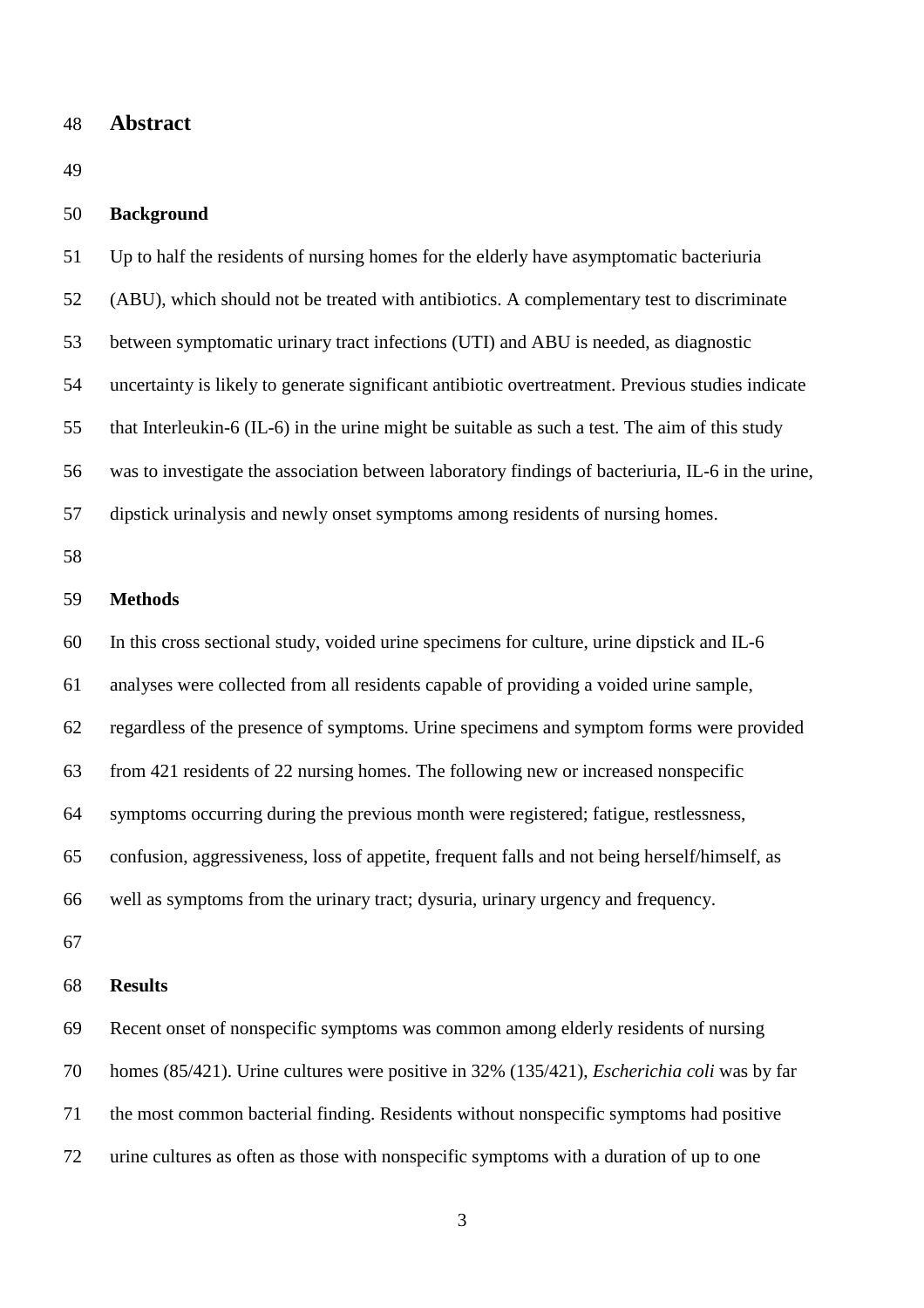| 73 | month. Residents with positive urine cultures had higher concentrations of IL-6 in the urine     |
|----|--------------------------------------------------------------------------------------------------|
| 74 | $(p<0.001)$ . However, among residents with positive urine cultures there were no differences in |
| 75 | IL-6 concentrations or dipstick findings between those with or without nonspecific symptoms.     |
| 76 |                                                                                                  |
| 77 | <b>Conclusions</b>                                                                               |
| 78 | Nonspecific symptoms among elderly residents of nursing homes are unlikely to be caused by       |
| 79 | bacteria in the urine. This study could not establish any clinical value of using dipstick       |
| 80 | urinalysis or IL-6 in the urine to verify if bacteriuria was linked to nonspecific symptoms.     |
| 81 |                                                                                                  |
| 82 |                                                                                                  |
| 83 | Keywords: Interleukin-6, Urinary Tract Infections, Bacteriuria, Homes for the Aged, Nursing      |
| 84 | Homes, Dipstick Urinalysis, Diagnostic Tests.                                                    |
| 85 |                                                                                                  |
| 86 |                                                                                                  |
| 87 |                                                                                                  |
| 88 |                                                                                                  |
| 89 |                                                                                                  |
| 90 |                                                                                                  |
| 91 |                                                                                                  |
| 92 |                                                                                                  |
| 93 |                                                                                                  |
| 94 |                                                                                                  |
| 95 |                                                                                                  |
| 96 |                                                                                                  |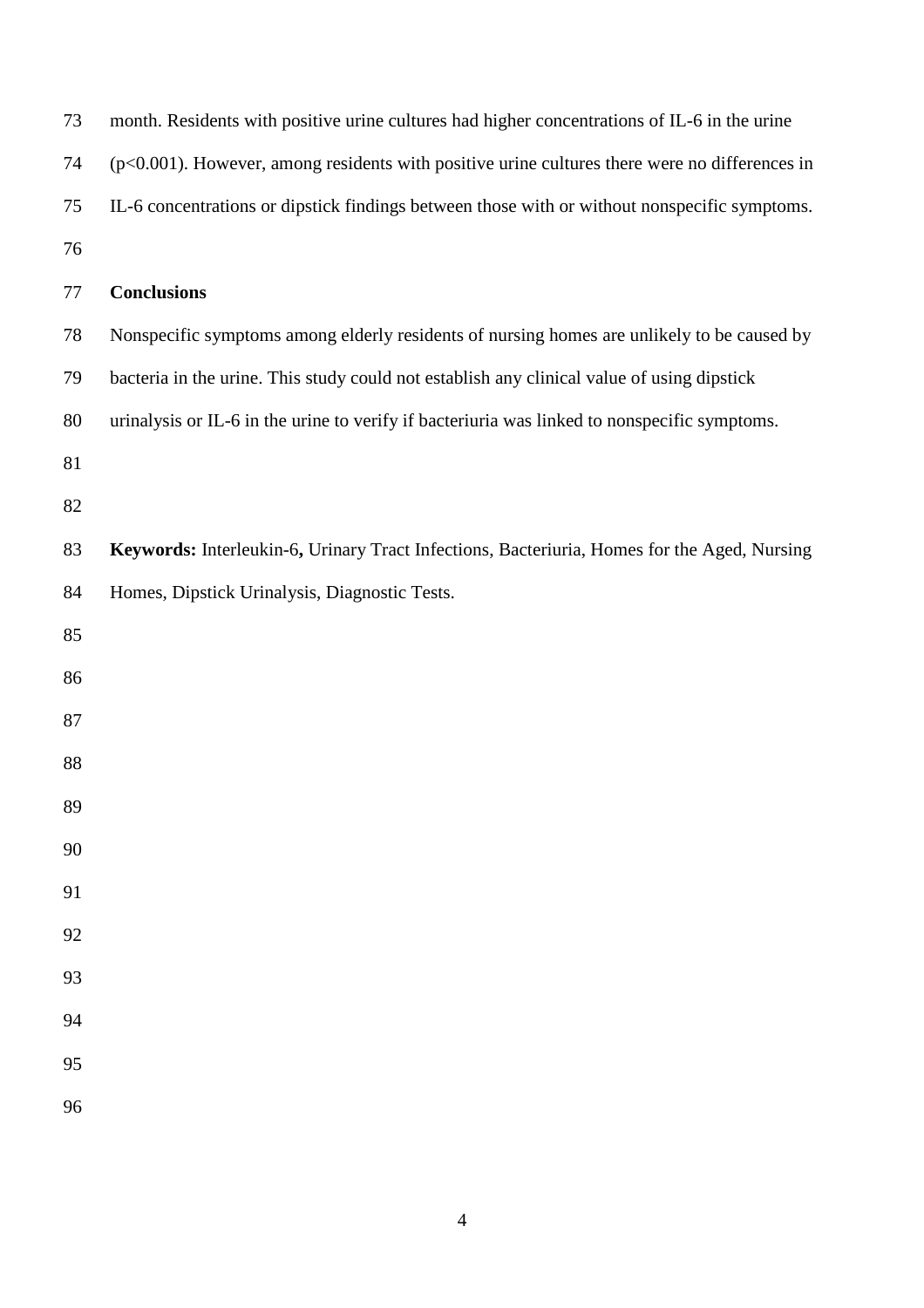## 97 **Background**

98 The presence of asymptomatic bacteriuria (ABU) among residents of nursing homes for the 99 elderly varies between 25% and 50% for women and 15% and 40% for men [1-3]. There is 100 overwhelming evidence that ABU should not be treated with antibiotics in an adult population 101 except for pregnant women and patients prior to traumatic urologic interventions with 102 mucosal bleeding [4-7]. The high prevalence of ABU makes it difficult to know if a new 103 symptom in a resident with bacteriuria is caused by a urinary tract infection (UTI), or if the 104 bacteria in the urine is only representative of an ABU [3, 8-11]. This is especially difficult in 105 the presence of symptoms not specific to the urinary tract such as fatigue, restlessness, 106 confusion, aggressiveness, loss of appetite or frequent falls. 107 108 Nonspecific symptoms such as changes in mental status are the most common reasons for 109 suspecting a UTI among residents of nursing homes [12-14]. These symptoms can have many 110 causes besides UTI [15]. There are different opinions on the possible connection between 111 different nonspecific symptoms and UTI [10, 16-26]. Nonspecific symptoms and diagnostic 112 uncertainty often lead to antibiotic treatments of dubious value [8, 14, 27, 28]. Urine culture 113 alone seems inappropriate for evaluating symptoms among residents of nursing homes [10]. 114 There are two major possible explanations, either common bacteria in the urine are of little 115 relevance, or a urine culture is insufficient to identify UTI. 116 117 With the emergence of multidrug-resistant bacteria and the antimicrobial drug discovery

118 pipeline currently running dry, it is important not to misinterpret bacteriuria as UTI and

- 119 prescribe antibiotics when it actually represents ABU. Thus, a complementary test to
- 120 discriminate between symptomatic UTI and ABU is needed [29, 30]. The cytokine
- 121 Interleukin-6 (IL-6) is a mediator of inflammation playing an important role in the acute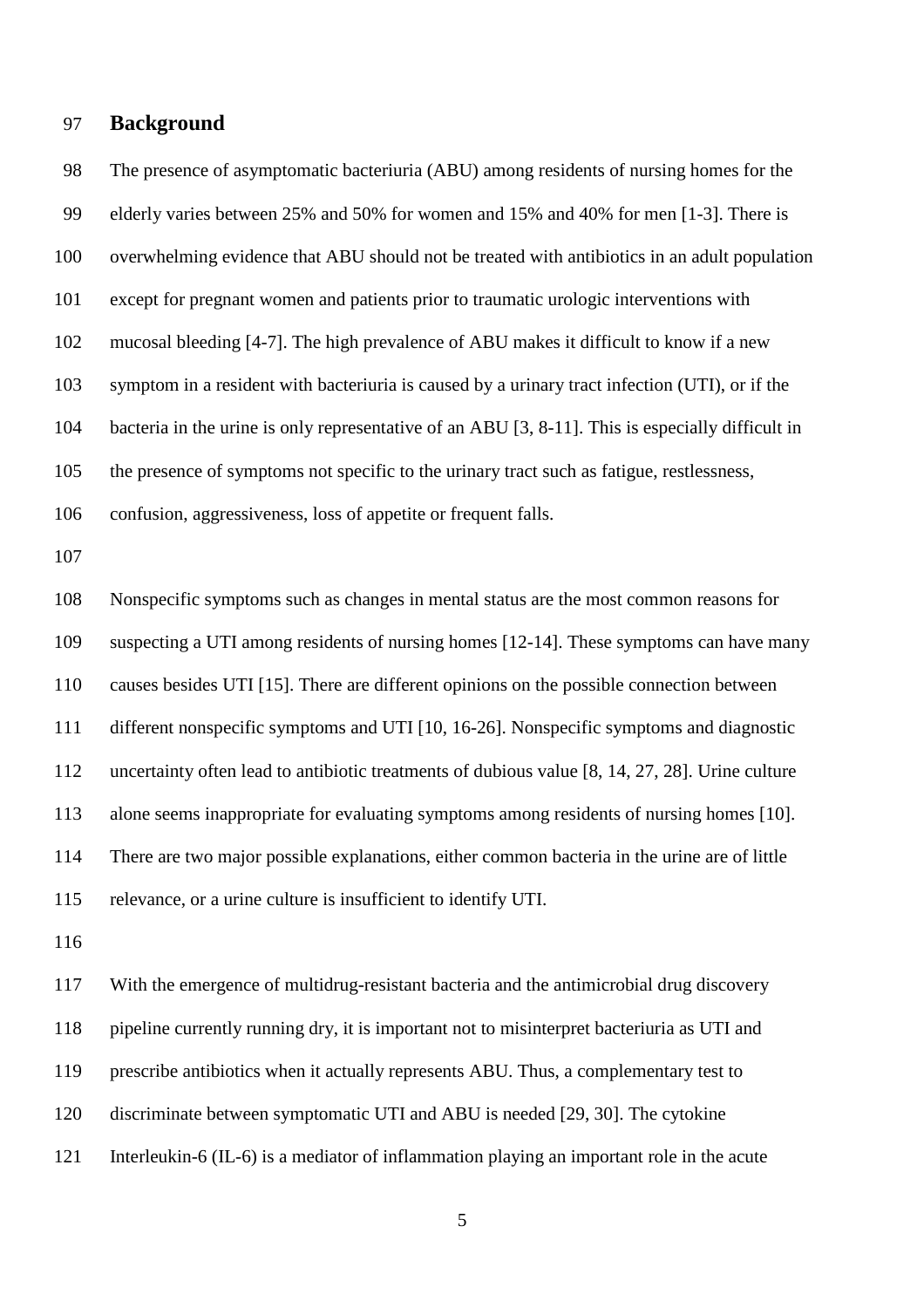| 122 | phase response and immune system regulation [29, 31]. The biosynthesis of IL-6 is stimulated     |
|-----|--------------------------------------------------------------------------------------------------|
| 123 | by e.g. bacteria [31]. After intravesical inoculation of patients with E. coli, all patients     |
| 124 | secreted IL-6 into the urine, however, serum concentrations of IL-6 did not increase             |
| 125 | suggesting a dominance of local IL-6 production [32]. A symptomatic lower UTI is assumed         |
| 126 | associated with more severe inflammation in the bladder compared to an ABU. Previous             |
| 127 | studies suggested that concentrations of IL-6 in the urine may be valuable in discriminating     |
| 128 | between ABU and UTI in the elderly, however, this needs evaluation in a larger study among       |
| 129 | the elderly $[9, 33]$ .                                                                          |
| 130 |                                                                                                  |
| 131 | The aim of this study was to investigate the association between laboratory findings of          |
| 132 | bacteria in the urine, elevated IL-6 concentrations in the urine, dipstick urinalysis and new or |
| 133 | increased symptoms in residents of nursing homes for elderly.                                    |

134

135

# 136 **Methods**

137 During the first three months of 2012, a study protocol was completed and single urine 138 specimens collected from all included residents of 22 nursing homes in south-western 139 Sweden. The attending nurses were provided detailed verbal and written information for the 140 procedure. The study was approved by the Regional ethical review board of Gothenburg 141 University (D-nr 578-11). The data was collected as part of another study of antimicrobial 142 resistance in urinary pathogens among nursing home residents [34].

143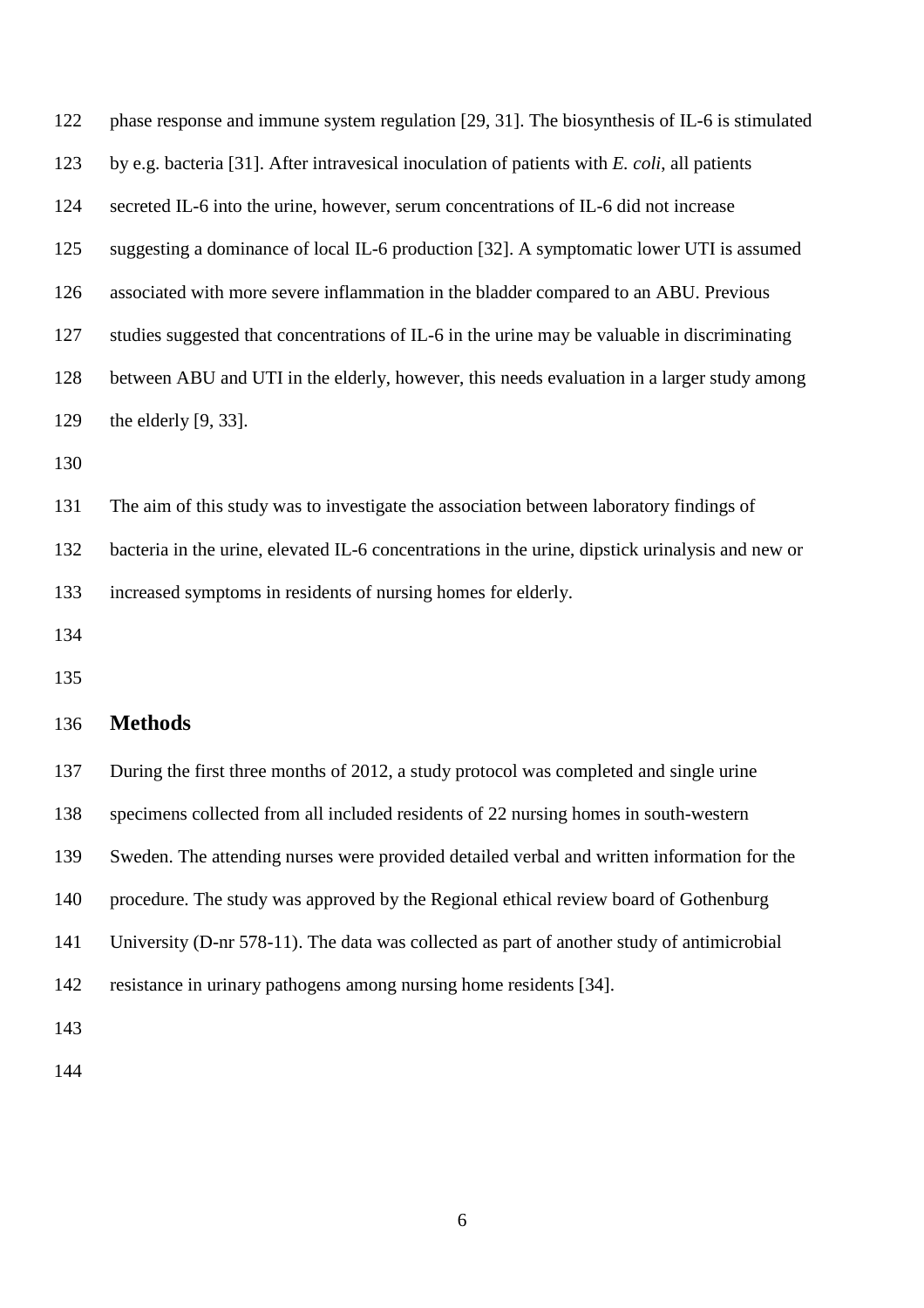#### 145 **Inclusion and exclusion criteria**

146 Residents of the participating nursing homes, regardless of UTI symptoms were invited to

147 participate. Those accepting participation were included if they met the following inclusion

148 criteria:

- 149 Permanent residence in nursing homes for the elderly (regardless of gender)
- 150 Presence at a nursing home for the elderly during the study
- 151 Participation approval
- 152 No indwelling urinary catheter
- 153 Sufficiently continent to leave a voided urinary specimen
- 154 Residents with dementia were included if cooperative when collecting urine samples
- 155 No urostomy
- 156 No regularly clean intermittent catheterisation
- 157 Not terminally ill
- 158 No ongoing peritoneal- or haemodialysis
- 159

160 The following exclusion criterion was used:

161 • If the resident did not agree to participate or discontinued study participation

162

#### 163 **Statement of consent**

164 Residents were informed of the studies verbally and in writing. Informed approval for

165 participation in the studies was collected from decision-capable individuals choosing to

166 participate in the study. However, a considerable number of participants consisted of residents

167 with varying degrees of dementia. If the resident was incapable of understanding information

168 and thereby possessing a reduced decision capability, these residents only participated so long

169 as they did not oppose participation and under the condition that appointed representatives or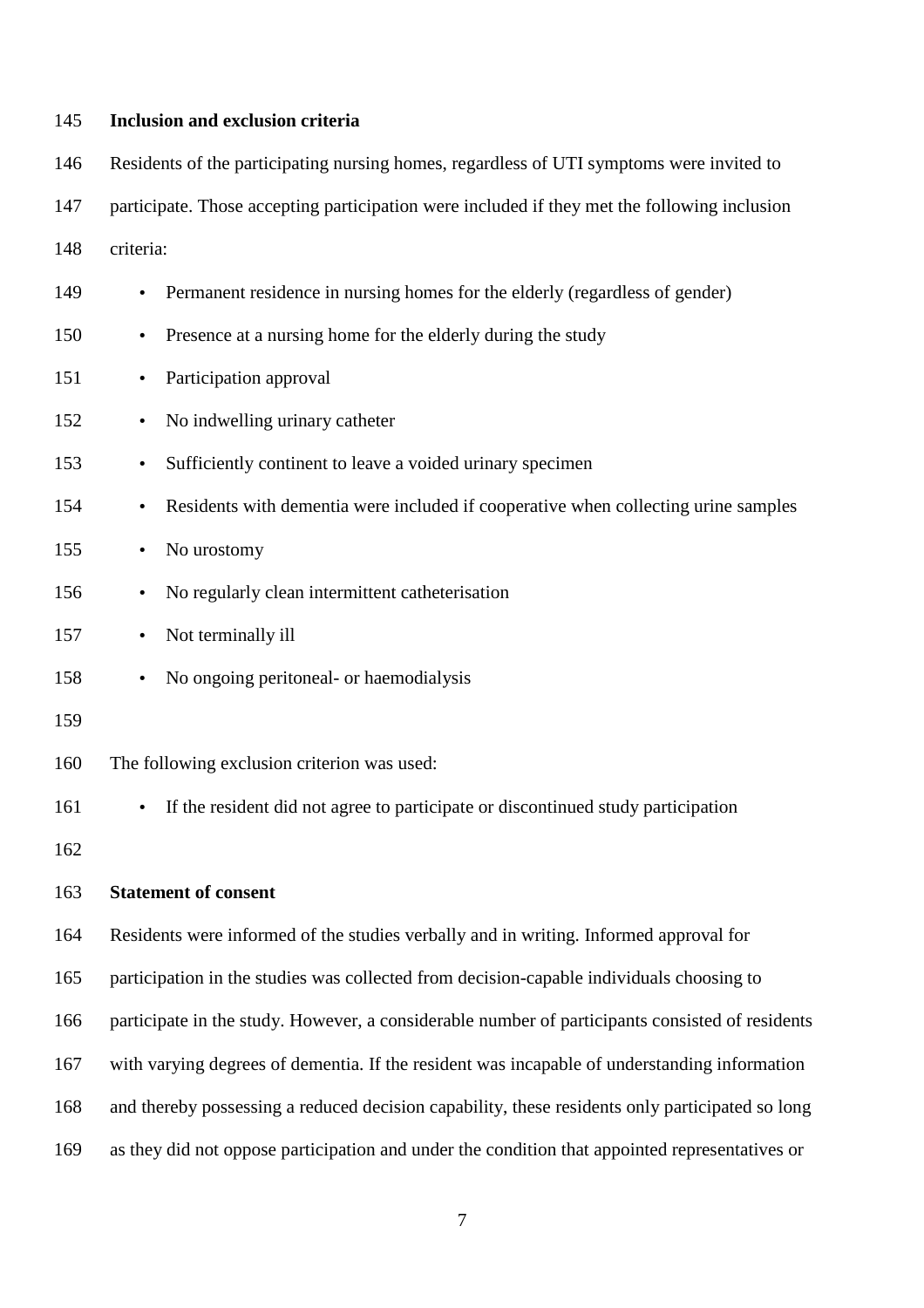170 relatives did not oppose their participation after having partaken of the study information. 171 This procedure was approved by the Regional ethical review board of Gothenburg University.

172

## 173 **Study protocol**

174 In addition to collecting the urine sample, the attending nurse made an entry in the study 175 protocol for each included resident whether having any symptoms, newly onset or increased 176 within the last month and still present when the urine specimen was obtained. Nursing 177 documentation and record keeping was used to obtain information about the presence or 178 absence of symptoms one month prior to inclusion. The following nonspecific symptoms 179 were registered; fatigue, restlessness, confusion, aggressiveness, loss of appetite, frequent 180 falls and not being herself/himself, as well as symptoms from the urinary tract; dysuria, 181 urinary urgency and frequency. It was also registered if the resident had ongoing or previous 182 antibiotic treatment within the last month, diabetes mellitus or dementia.

183

184 To avoid presence of symptoms influencing what day the study protocol was completed and 185 urine specimen collected, there was a predetermined date for collection of the urine sample 186 from each included resident.

187

#### 188 **Laboratory tests**

189 Personnel at the nursing homes were instructed to collect a mid-stream morning urine sample, 190 or a voided urine specimen with as long a bladder incubation time as possible. Immediately 191 after collecting urine samples, dipstick urinalysis was carried out at the nursing home. Visual 192 reading of the urine dipstick Multistix 5 (Siemens Healthcare Laboratory Diagnostics) was 193 performed for the detection of nitrite and leukocyte esterase. Body temperature was measured 194 by an ear thermometer.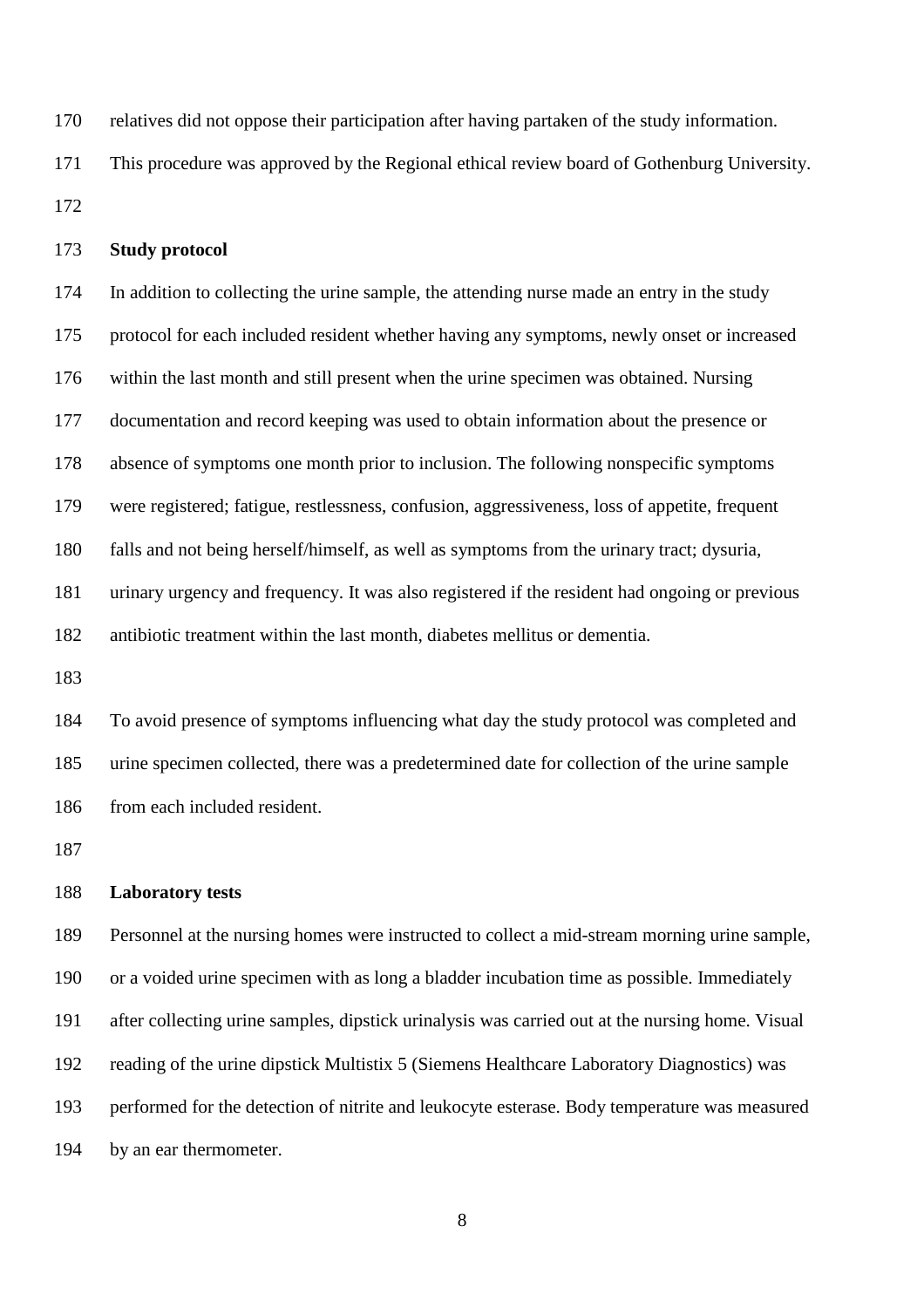195

196 Urine specimens were cultured at the microbiology laboratory at Södra Älvsborg Hospital in 197 Borås, Sweden using clinical routine procedure. The urine specimens were chilled before 198 transport and usually arrived at the laboratory within 24 hours. As in clinical routine, the 199 laboratory was provided information on the outcome of the dipstick urinalysis as well as 200 information on any urinary tract specific UTI symptoms from the attending nurse.

201

202 The microbiology laboratory fractionated 10 µl urine on the surfaces of two plates; a cystine-203 lactose-electrolyte deficient agar (CLED) and a Columbia blood agar base. Plates were 204 incubated overnight (minimum 15 h) at 35-37 °C. CLED plates were incubated in air, and 205 Columbia plates were incubated in 5%  $CO<sub>2</sub>$ . The latter was further incubated for 24 hours if 206 no growth occurred after the first incubation. Growth of bacteria was considered significant if 207 the number of colony-forming units (CFU)/mL was  $\geq 10^5$ . However, at signs of possible UTI 208 such as positive nitrite dipstick, leukocyte esterase dipstick >1, fever, frequency, urgency or 209 dysuria, the cut-off point was  $\geq 10^3$  for patients with growth of *Escherichia coli (E. coli)* and 210 for male patients with *Klebsiella* species (spp.) and *Enterococcus faecalis.* For symptomatic 211 women harbouring the two latter species the cut-off level was  $\geq 10^4$ . Nonspecific symptoms 212 did not influence cut-off levels for CFU/mL in the urine cultures.

213

214 Measurements of the concentrations of IL-6 in the urine were performed with enzyme-linked 215 immunosorbent assay (ELISA) using a commercial kit (Quantikine HS ELISA, High 216 Sensitivity) [35] according to instructions from the manufacturer (R&D Systems, Abingdon, 217 Oxford, UK) at the clinical immunology laboratory at Sahlgrenska University Hospital in 218 Gothenburg, Sweden. Urine specimens for IL-6 analysis were frozen pending transport to the 219 clinical immunology laboratory.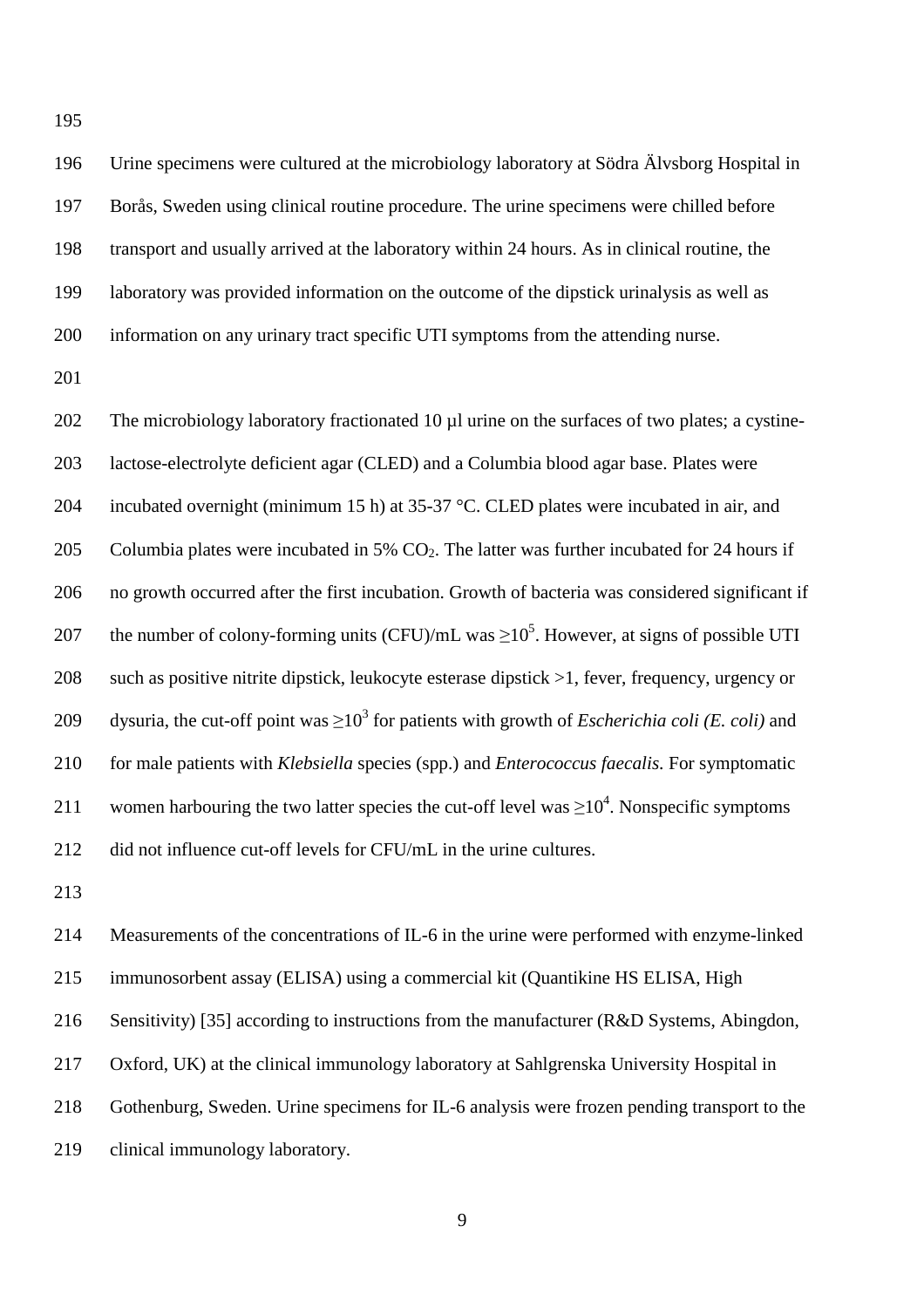220

221 Concentrations of creatinine in the urine were analysed by the automated general chemistry 222 analyser UniCel® DxC 800 Synchron® Clinical System, according to instructions from the 223 manufacturer (Beckman Coulter), at the clinical chemistry laboratory at Södra Älvsborg 224 Hospital in Borås, Sweden. 225 226 **Statistical analysis**  227 The first objective was to clarify whether the concentrations of IL-6 in the urine or urine 228 dipsticks differed between residents with or without bacteriuria. Creatinine adjusted IL-6 was 229 calculated. Concentrations of unadjusted and adjusted IL-6 in the urine and outcome of urine 230 dipstick analyses were compared between residents with positive and negative urine cultures, 231 irrespective of symptoms, using the Mann-Whitney test for IL-6 (due to skewed data) and the 232 Pearson's chi-square test for urine dipsticks. 233 234 The second and third objective was to clarify whether a symptom correlated to bacteriuria or 235 antibiotic usage. The prevalence of bacteriuria or use of antibiotics during the month 236 preceding sampling of urine was compared between residents with or without symptoms 237 using Pearson's chi-square test. Fisher's exact test was used in case of small numbers. 238 239 The fourth objective was to clarify if the concentrations of IL-6 or outcomes of urine dipsticks 240 differed depending on symptoms in residents with bacteriuria. Concentrations of IL-6 in the 241 urine or outcome of dipstick analyses were compared between bacteriuric residents with or 242 without symptoms using Mann-Whitney's test for IL-6 (due to skewed data) and Pearson's 243 chi-square test for dipsticks. 244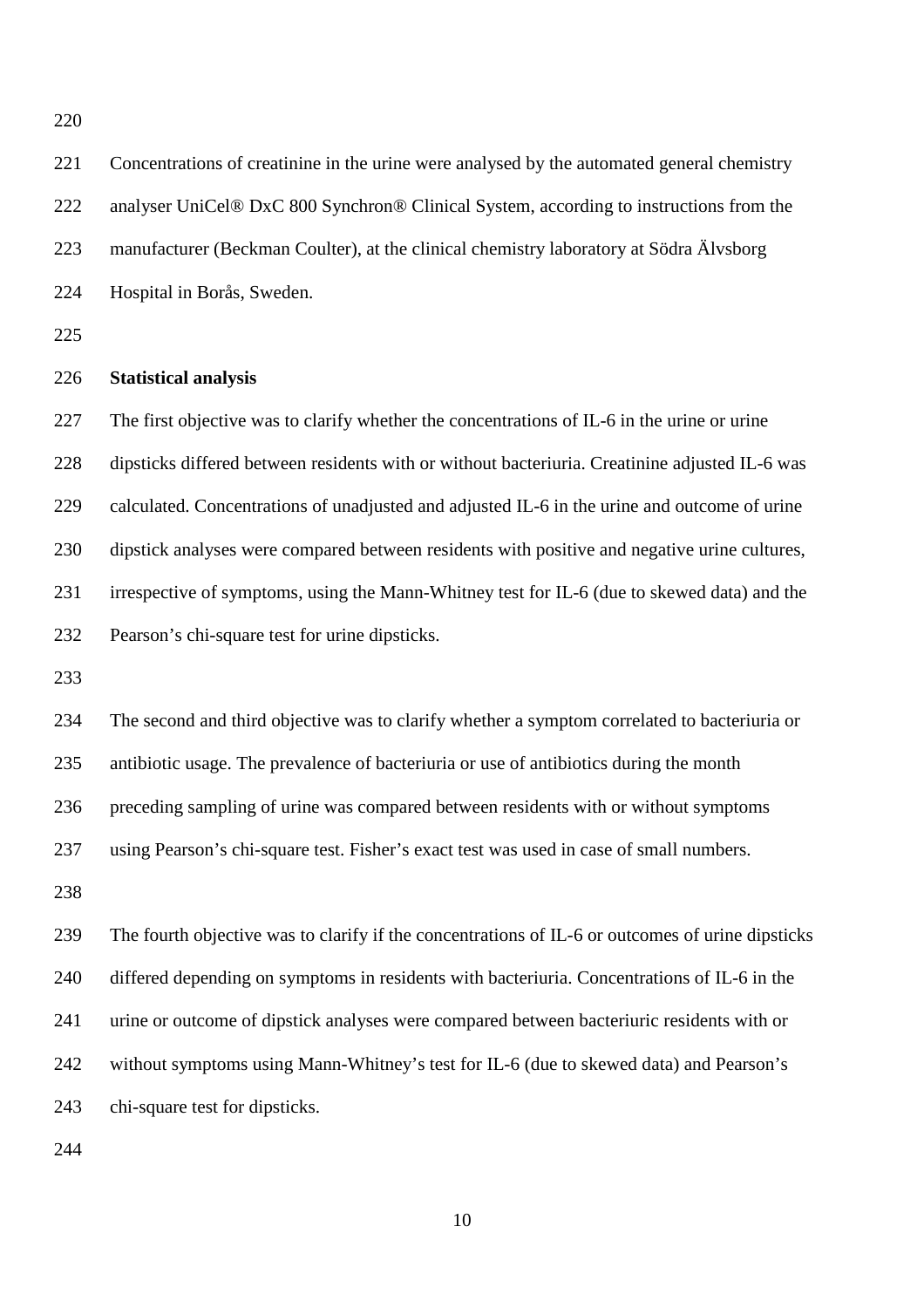| 245 | The fifth objective was to correlate factors with symptoms while adjusting for covariates.        |
|-----|---------------------------------------------------------------------------------------------------|
| 246 | A cut-off was used to construct a dichotomous variable covering approximately 20% of the          |
| 247 | highest IL-6 concentrations ( $\geq$ 5 ng/L). A similar dichotomous variable was constructed for  |
| 248 | urine dipstick leukocyte esterase where $\geq 3+$ was considered positive. Forward stepwise       |
| 249 | (conditional) logistic regressions were performed where the condition for entry was 0.050 and     |
| 250 | for removal 0.10. Variables that served well for the overall prediction were also kept in the     |
| 251 | model. Zero order correlations between independent variables were checked and correlations        |
| 252 | $>0.6$ were not allowed. The independent variables, all but age being dichotomous, were; urine    |
| 253 | culture, IL-6 in the urine, leukocyte esterase dipstick, nitrite dipstick, antibiotics during the |
| 254 | last month, age, gender, and presence of diabetes mellitus or dementia.                           |
| 255 |                                                                                                   |
| 256 | IBM SPSS Statistics version 21 was used for statistical analysis.                                 |
| 257 |                                                                                                   |
| 258 |                                                                                                   |
| 259 | <b>Results</b>                                                                                    |
| 260 |                                                                                                   |
| 261 | <b>Studied population</b>                                                                         |
| 262 | Inclusion criteria were fulfilled by 676 of 901 residents in 22 nursing homes, and 425 (63%)      |
| 263 | accepted participation (Figure 1). Voided urine specimens and symptom forms were provided         |
| 264 | from 421 residents, 295 (70%) women and 126 (30%) men. Women (mean 87 years, SD 6.4,              |
| 265 | range 63-100) were slightly older than men (mean 85 years, SD 7.1, range 65-100)                  |
| 266 | $(p=0.0053)$ .                                                                                    |
| 267 |                                                                                                   |
|     |                                                                                                   |

- 268 Among participating residents 56/421 (13%) suffered from diabetes mellitus and 228/421
- 269 (54%) had dementia. When urine specimens were collected, 18/421 (4.3%) were undergoing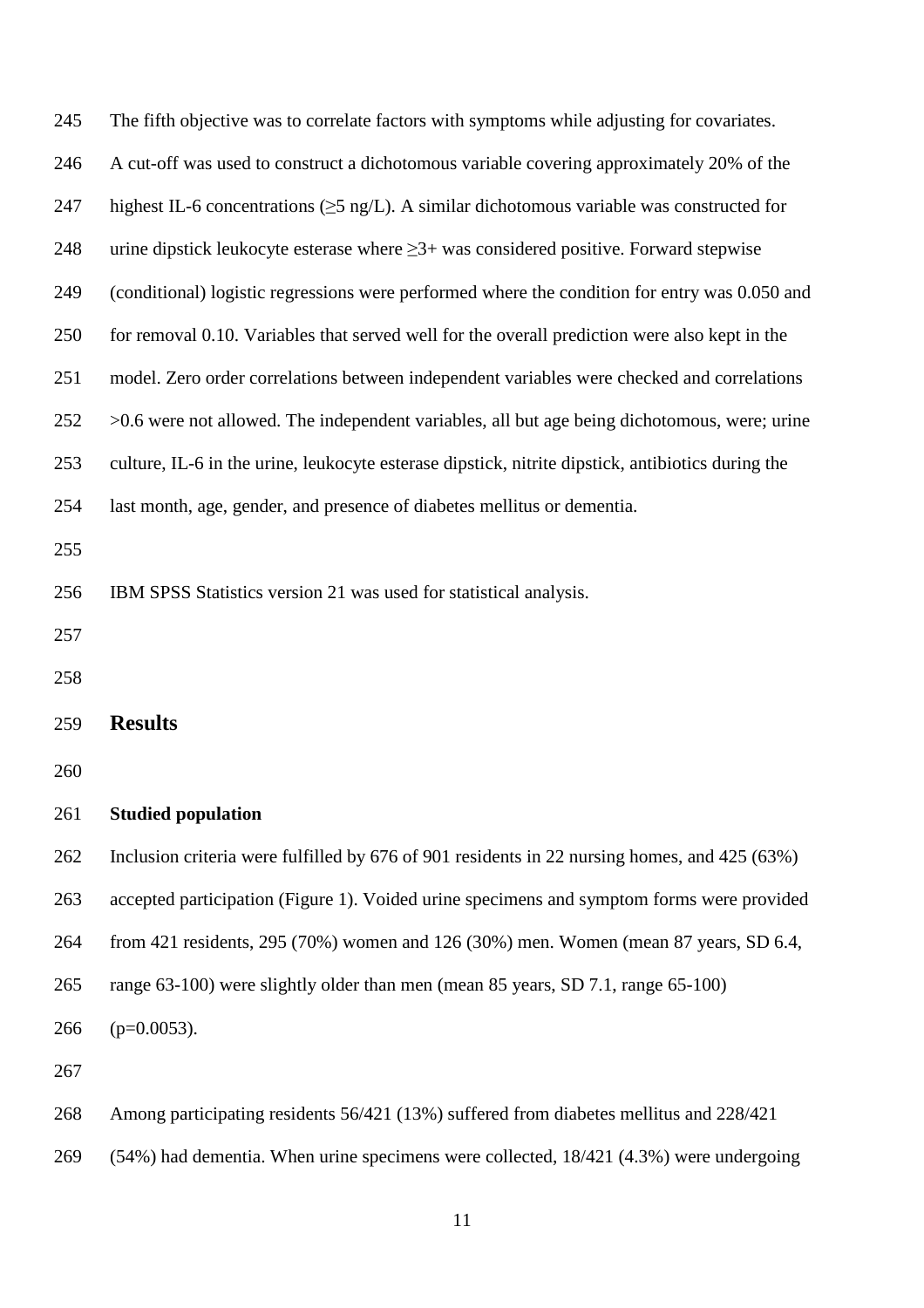| 270 | antibiotic treatment. Another $29/421$ (6.9%) had no ongoing antibiotic treatment when the          |
|-----|-----------------------------------------------------------------------------------------------------|
| 271 | urine specimen was collected but had received antibiotics during the previous month. Measure        |
| 272 | of body temperature was conclusive in 399/421 residents; none of these residents had a body         |
| 273 | temperature $\geq$ 38.0° Celsius.                                                                   |
| 274 |                                                                                                     |
| 275 | <b>Bacterial findings</b>                                                                           |
| 276 | There was significant growth of potentially pathogenic bacteria in 32% (135/421) of voided          |
| 277 | urine specimens. E. coli was by far the most common finding, present in $81\%$ (109/135) of         |
| 278 | positive urine cultures. <i>Klebsiella</i> spp. were the second most common finding, present in     |
| 279 | 8.1% (11/135) of positive cultures. <i>Proteus</i> spp. were present in 3.0% (4/135) of positive    |
| 280 | cultures. Other species had very low prevalence's, $\leq 1.5\%$ of positive urine cultures for each |
| 281 | species.                                                                                            |
| 282 |                                                                                                     |
| 283 | IL-6 and creatinine in the urine                                                                    |
| 284 | Concentrations of IL-6 were analysed in urine specimens from 97% (409/421) of residents. In         |
| 285 | 2.9% (12/421) of residents, urine samples for IL-6 analyses were accidentally lost, or there        |
| 286 | was not enough urine for both culture and IL-6 analysis.                                            |
| 287 |                                                                                                     |
| 288 | Concentration of IL-6 in the urine had a mean of 3.4 ng/L (SD 5.9) and a median of 1.6 ng/L         |
| 289 | (interquartile range $0.7-4.1$ , range $0.20-62$ ).                                                 |
| 290 |                                                                                                     |
| 291 | Concentration of creatinine in the urine had a mean of 7.4 mmol/L (SD 4.0). Creatinine              |
| 292 | adjusted concentration of IL-6 in the urine had a mean of 0.59 ng/mmol creatinine (SD 1.2)          |

293 and a median of 0.23 ng/mmol creatinine (interquartile range 0.11-0.55, range 0.019-12).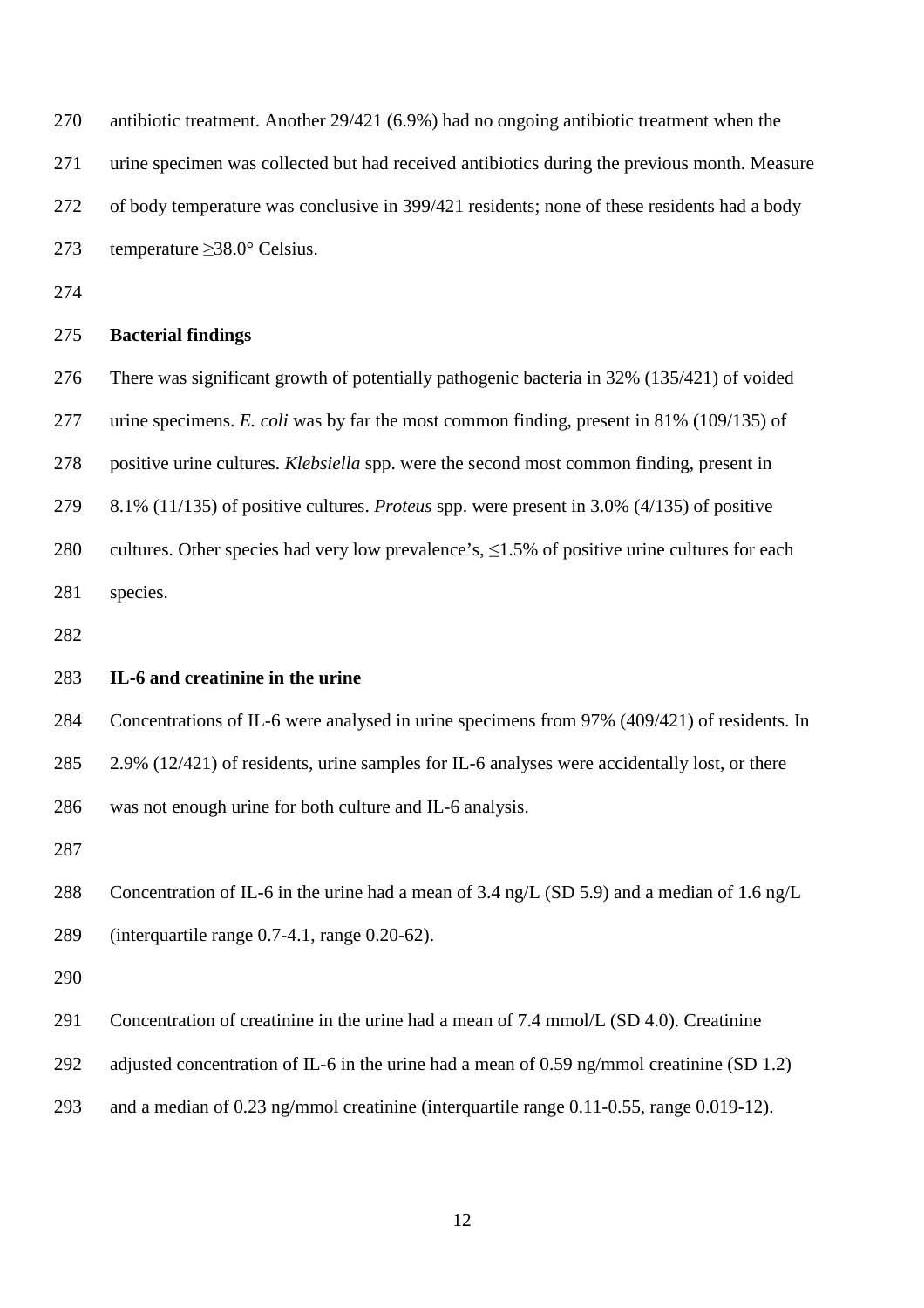- 294 Pearson's correlation coefficient between unadjusted urine IL-6 concentrations and creatinine 295 adjusted IL-6 concentrations was 0.86 ( $p<10^{-6}$ ).
- 296
- 297 Urine IL-6 concentrations were  $>5.0$  ng/L in 18% (75/409) of residents and creatinine
- 298 adjusted IL-6 concentrations were ≥0.75 ng/mmol in 18% (75/409) of residents.
- 299

#### 300 **IL-6 concentrations in the urine divided by positive and negative urine cultures**

- 301 Concentrations of IL-6 in the urine was higher (p=0.000004) among residents with significant
- 302 growth of bacteria in the urine; the mean IL-6 concentration was 5.1 ng/L (SD 8.7) and the
- 303 median IL-6 concentration was 2.5 ng/L (interquartile range 1.0-5.7), compared to residents
- 304 with negative urine cultures, where the mean IL-6 concentration was 2.6 ng/L (SD 3.6) and
- 305 the median IL-6 concentration was 1.3 ng/L (interquartile range 0.6-2.8). The same applies for
- 306 creatinine adjusted IL-6 concentrations ( $p<10^{-6}$ ).
- 307
- 308 Similarly residents with positive urine cultures were more likely to have urine IL-6  $\geq$ 5.0 ng/L 309 (p= 0.000053) and creatinine adjusted IL-6  $\geq$ 0.75 ng/mmol (p= 0.000001) compared to those 310 with negative urine cultures.
- 311

#### 312 **Dipstick urinalysis**

313 Urine dipsticks were analysed for nitrite and leukocyte esterase in urine specimens from 314 408/421 residents. Urine dipstick analyses were not performed in 13/421 residents, mostly 315 due to insufficient urine volume. Among all residents, regardless of bacteriuria or not, 26% 316 (106/408) of nitrite dipsticks were positive and 22% (90/408) of leukocyte esterase dipsticks 317 were  $\geq 3+$ .

318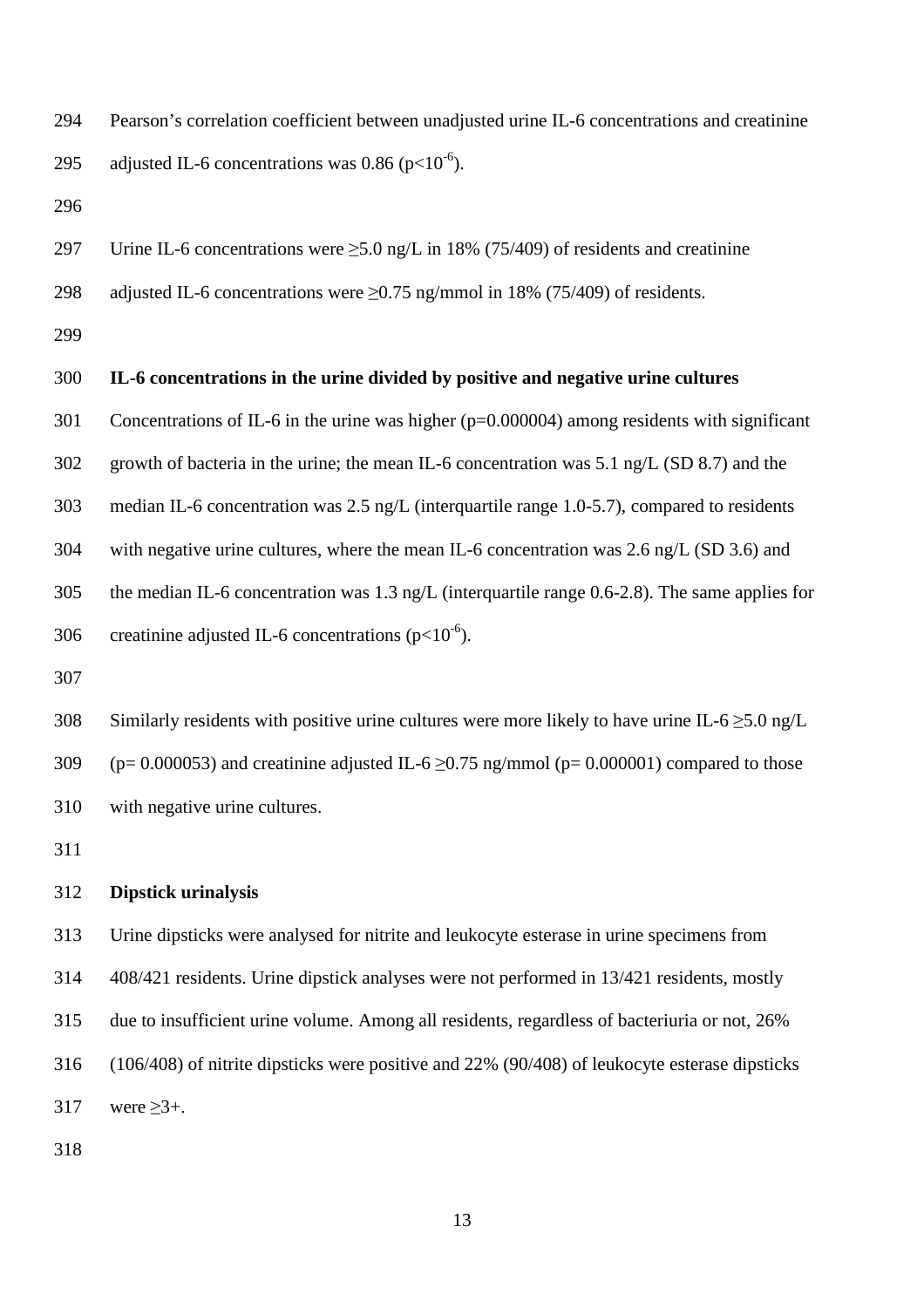- 219 Leukocyte esterase dipsticks  $\geq 3+$  were more common (p=<10<sup>-6</sup>) among residents with 320 significant growth of bacteria in the urine; 46% (61/132) versus 11% (29/276) in residents 321 with negative urine cultures. Positive nitrite dipsticks were more common ( $p=<10^{-6}$ ) among 322 residents with positive urine cultures; 64% (84/132) versus 8.0% (22/276) in residents with 323 negative urine cultures.
- 324

# 325 **Symptoms, bacteriuria and antibiotic treatments**

326 The prevalence of new or increased symptoms, occurring during the last month and still

327 present when urine specimens were obtained are presented in Table 1. There were no

328 significant differences in the proportion of positive urine cultures among those with or

329 without nonspecific symptoms, however there were less positive urine cultures among

330 residents with urinary frequency (Table 1). Residents with some of the symptoms had a higher

331 prevalence of antibiotic treatments during the last month (Table 2).

332

#### 333 **IL-6 and dipstick urinalyses in residents with bacteriuria**

334 In residents exclusively with bacteriuria there were no significant differences in

335 concentrations of urine IL-6 when comparing those with or without a new or increased

336 symptom; fatigue ( $p=0.24$ ), restlessness ( $p=0.40$ ), confusion ( $p=0.38$ ), aggressiveness

337 (p=0.66), loss of appetite (p=0.27), frequent falls (p=0.15), not being herself/himself (p=0.90),

- 338 having any of the nonspecific symptoms (p=0.69), dysuria (p=0.13) and urinary urgency
- 339 (p=0.82).

340

341 In residents exclusively having bacteriuria there were no significant differences in the

342 proportion of leukocyte esterase dipsticks  $\geq$ 3+ when comparing those with or without new or

343 increased symptoms; fatigue ( $p=0.39$ ), restlessness ( $p=1.0$ ), confusion ( $p=1.0$ ), aggressiveness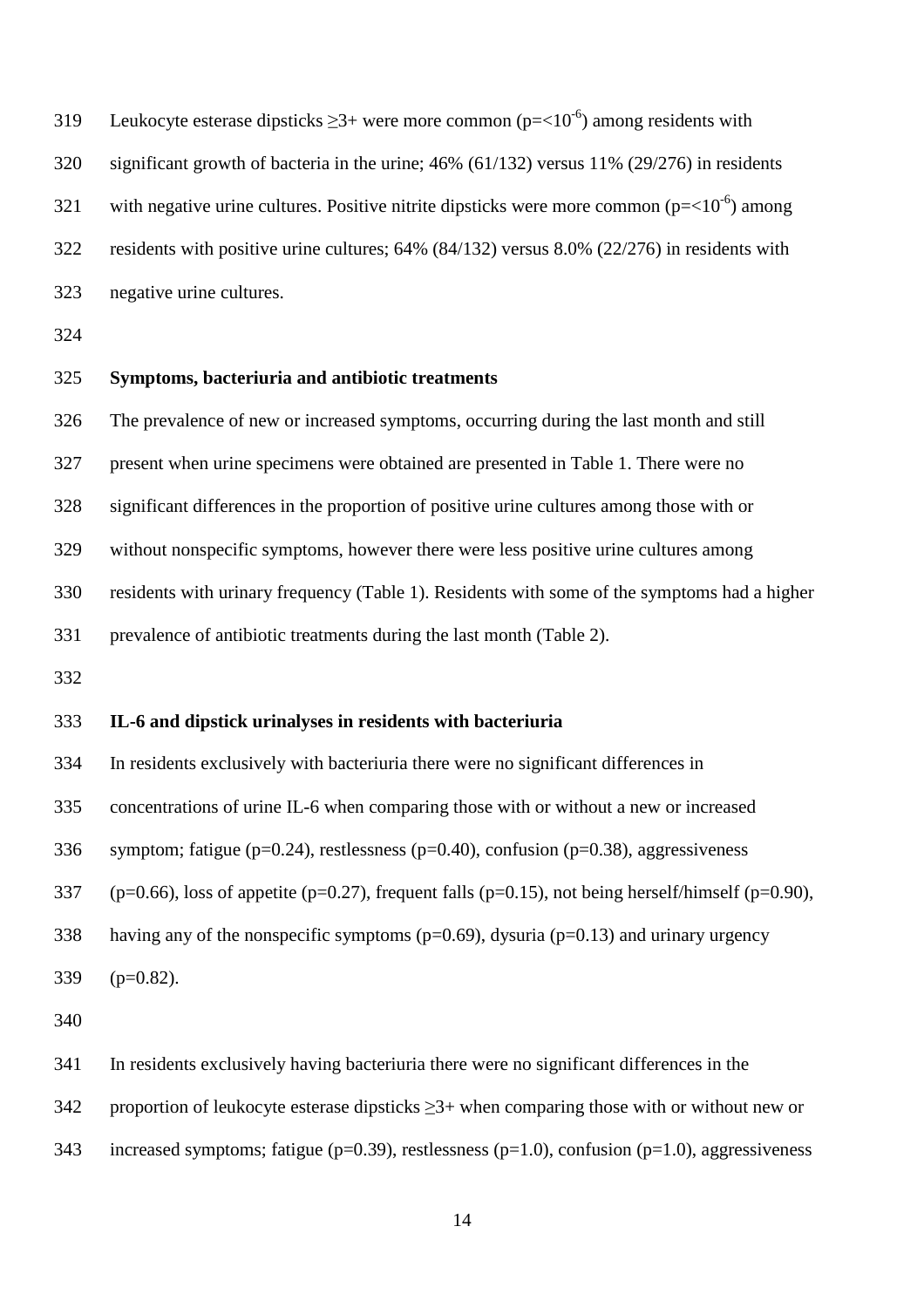344 (p=0.62), loss of appetite (p=1.0), frequent falls (p=0.60), not being herself/himself (p=1.0),

345 having any of the nonspecific symptoms (p=0.68), dysuria (p=0.46) and urinary urgency

346 (p=0.34). Similarly there were no significant differences in proportion of positive nitrite

347 dipsticks when comparing those with or without new or increased symptoms.

348

349 All patients with urinary frequency had negative urine culture.

350

#### 351 **Predictors of symptoms**

352 A positive urine culture was only significant in the model predicting confusion, OR 0.15

353 (0.033-0.68; p=0.014). However, it is important to note that the odds ratio was  $\leq 1$ , i.e.

354 positive urine cultures were less common among residents with confusion (Table 3). As urine

355 IL-6 >5ng/L was also a significant predictor in this regression model for confusion, another

356 regression was made where urine culture and urine IL-6  $\geq$ 5 ng/L were replaced by a combined

357 dichotomous variable being positive if both IL-6  $\geq$ 5 ng/L and the urine culture was positive at

358 the same time, or otherwise negative. This combined variable was however not a significant

359 predictor of confusion.

360

361

### 362 **Discussion**

363 Recent onset of nonspecific symptoms was common among elderly residents of nursing 364 homes. Positive urine cultures were as common in residents with as without nonspecific 365 symptoms. Residents with positive urine cultures had higher concentrations of IL-6 in the 366 urine. However, among residents with positive urine cultures there were no differences in 367 IL-6 concentrations or dipstick findings between those with or without nonspecific symptoms. 368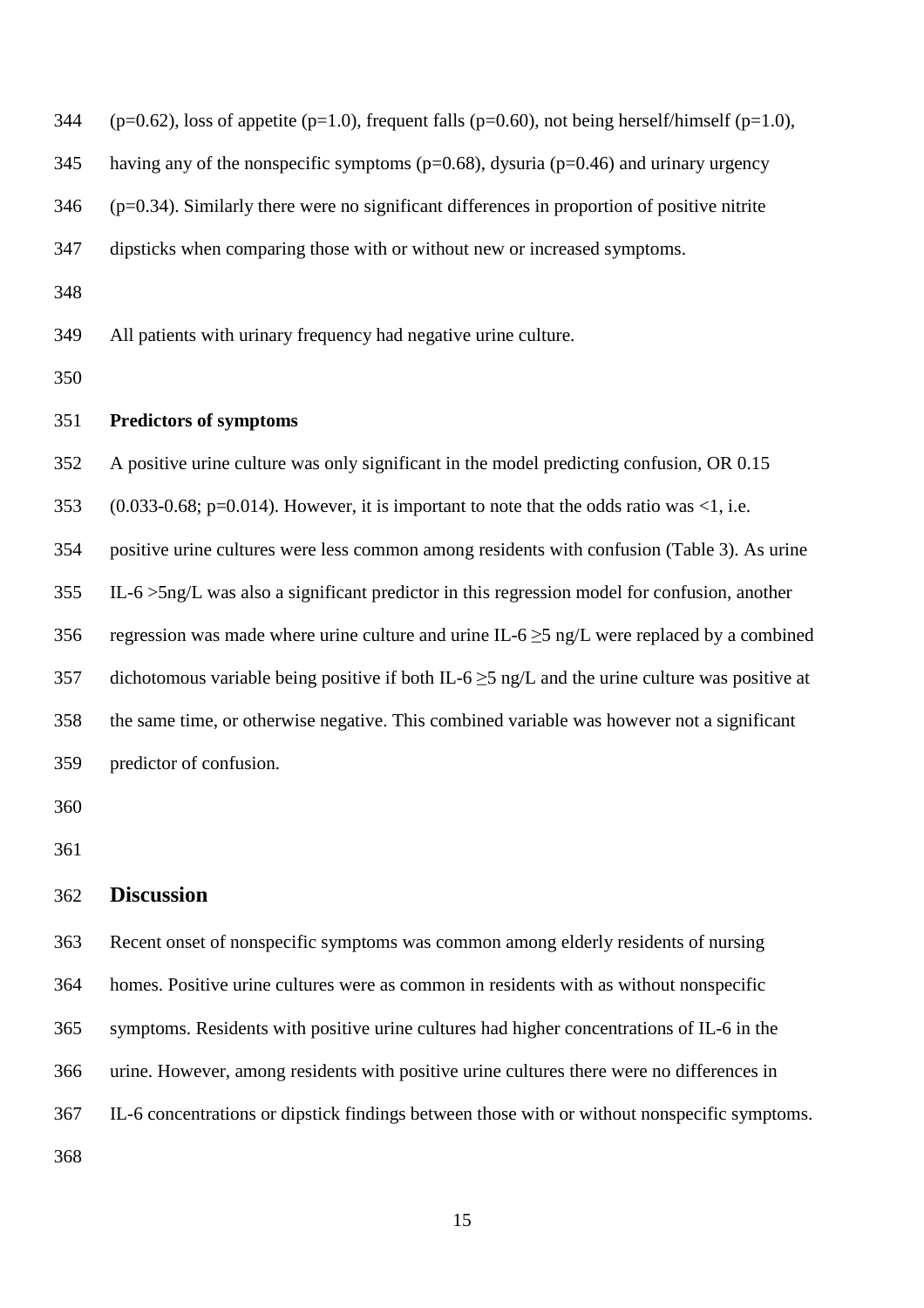#### 369 **Strengths and limitations of the study**

370 A major strength of this study is that urine specimens were collected from every participating 371 resident capable of providing a urine sample, regardless of the presence of symptoms. 372 Therefore, this study can compare residents having symptoms with those without symptoms. 373 374 In this study we obtained urine specimens and study protocols from 47% (421/901) of

375 individuals registered at the nursing homes. This may appear low but is similar to previously 376 published studies in nursing homes [3]. The main reason for not participating was substantial 377 urinary incontinence, often combined with dementia. Twenty-five percent (222/901) refused 378 participation. Still this may be considered acceptable when studying an elderly fragile 379 population with a high proportion of residents with dementia as well as the ethical 380 requirement of approval from appointed representative/relatives.

381

382 All individuals living at the nursing homes were asked to participate. Due to ethical 383 considerations, it was not noted whether those who refused participation suffered from 384 dementia or urinary incontinence too severe to be able to provide a urine sample. The same 385 applied to one ward withdrawing during the ongoing study. Thus, it is assumed that some of 386 the patients excluded, since they refused participation, would not have been eligible for this 387 study anyway. Knowing these numbers would probably have resulted in less exclusion due to 388 a higher number of residents not meeting the inclusion criteria.

389

390 The main focus was non-specific symptoms, and the study had enough power to suggest that 391 IL-6 does not play a role in determining if any non-specific symptom is caused by a UTI or 392 something else. Furthermore, these results suggest that non-specific symptoms are, in most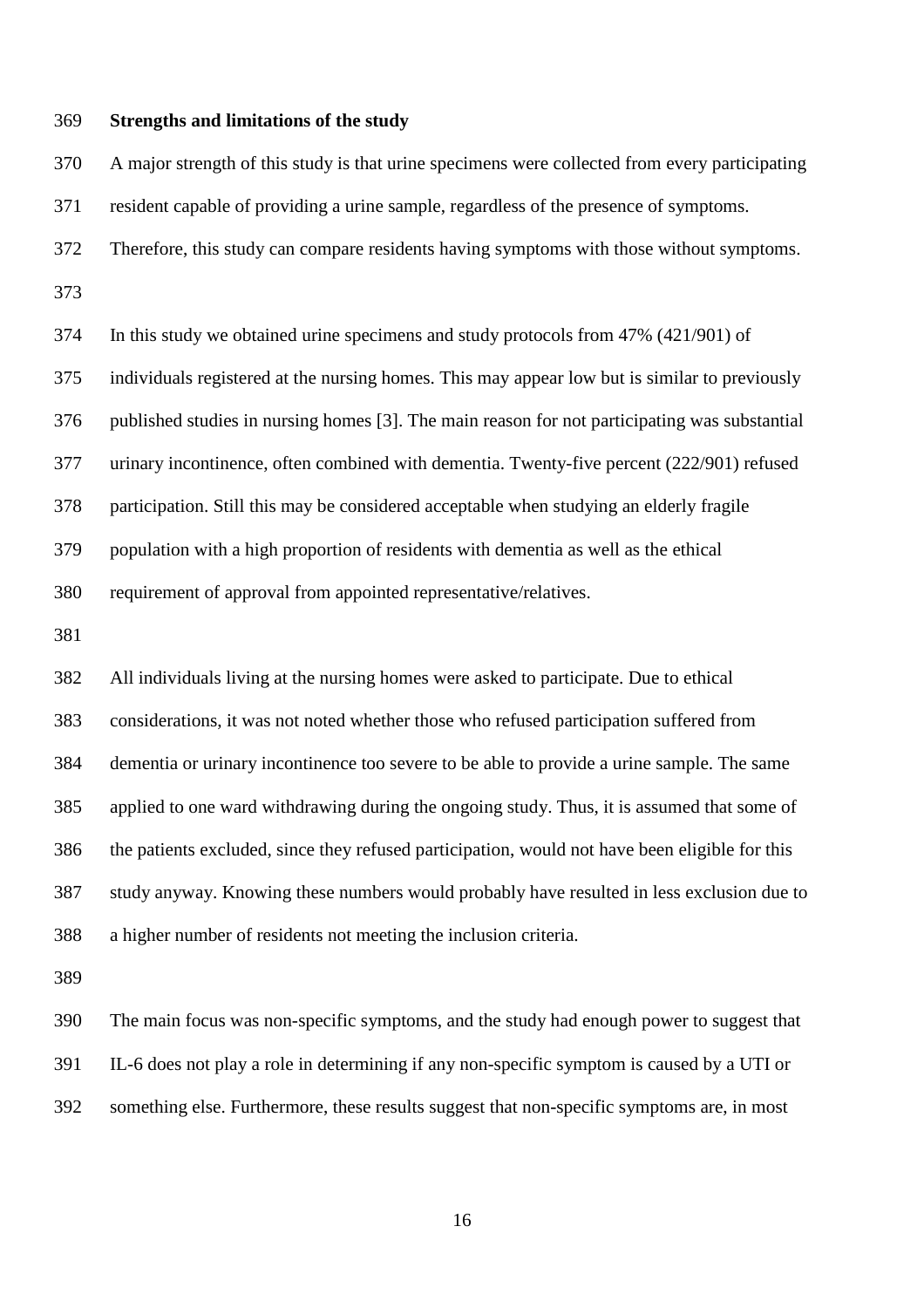393 cases, unlikely to be caused by a UTI. However, the study is underpowered to clearly sort out 394 these issues for each specific symptom.

395

396 Residents with urinary catheters were not included in this study, therefore the results cannot 397 be considered representative for residents with urinary catheters.

398

## 399 **Differentiating ABU versus UTI**

400 It is interesting to note that a positive urine culture was not commoner among residents with 401 nonspecific symptoms compared to residents without symptoms. There was a trend  $(p=0.057)$ 402 toward a lower proportion of positive urine cultures among residents with confusion occurring 403 during the last month (Table 1). This suggests that nonspecific symptoms are not caused by 404 bacteria in the urine. Not considering other more plausible causes of the symptoms places the 405 patient at risk for having other undiagnosed conditions. The UTI diagnosis is all too often 406 made in the absence of newly onset focal urinary tract symptoms. 407 408 Procedures utilizing presence of symptoms or outcomes of prior dipstick testing to influence 409 setting of cut-off levels for CFU/mL in urine cultures to label growth as clinically significant 410 may enhance the diagnostic procedure [36, 37]. These procedures are common in 411 microbiologic laboratories in Sweden and internationally. Using the routine clinical procedure 412 increases clinical usefulness of the study results.

413

414 Residents with positive urine cultures had higher concentrations of IL-6 in the urine.

415 However, among residents with positive urine cultures there were no differences in IL-6

416 concentrations between those with or without nonspecific symptoms. Thus IL-6

417 concentrations are not useful when assessing elderly residents with nonspecific symptoms and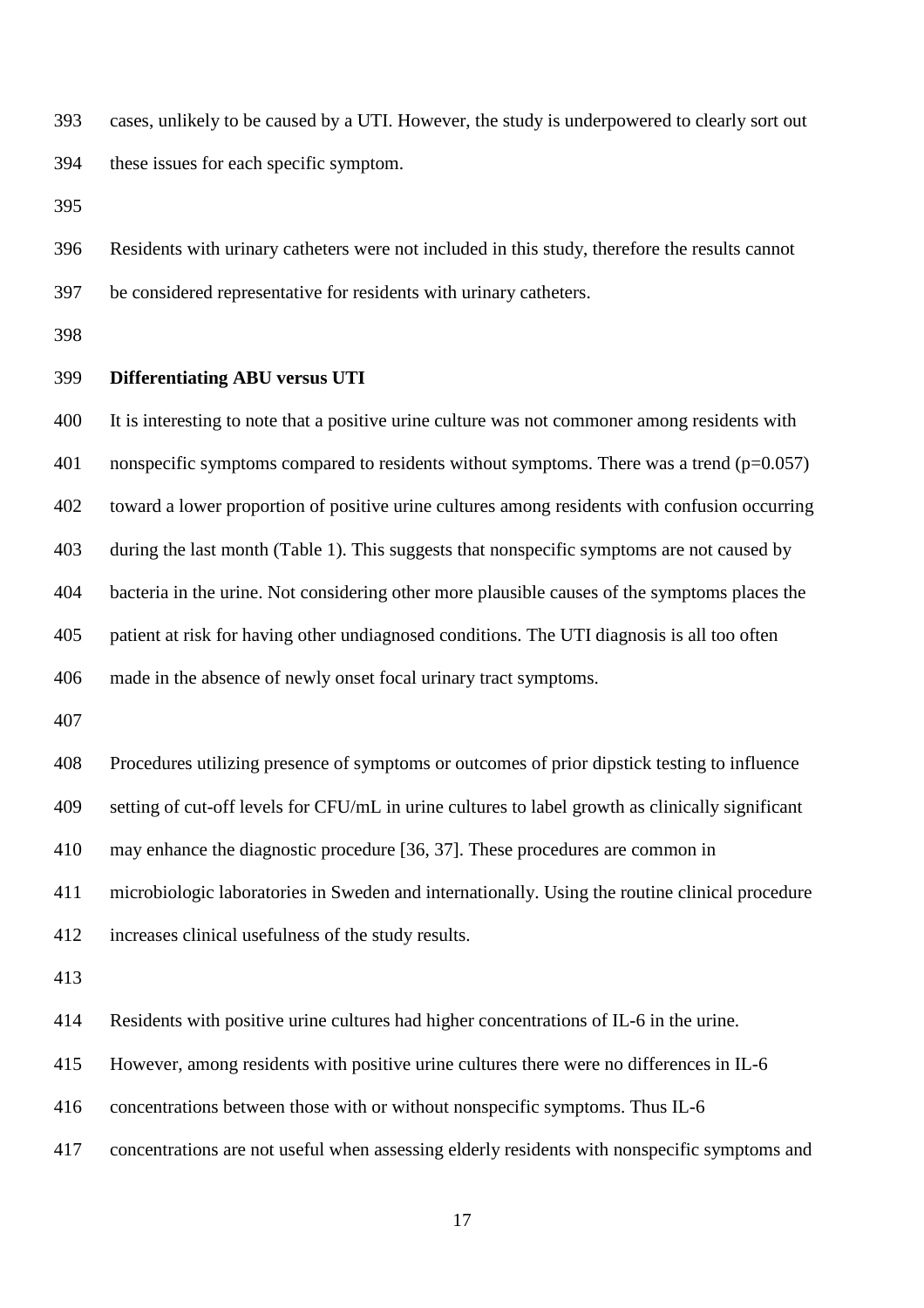418 bacteria in the urine. If nonspecific symptoms are not caused by bacteria in the urine, IL-6 419 concentrations cannot identify a subgroup of residents with more severe inflammation in the 420 bladder correlating to nonspecific symptoms.

421

422 There were no differences either in urine dipstick analyses for nitrite or leukocyte esterase  $423 \rightarrow 3+$  between residents with positive urine cultures when comparing those with or without 424 symptoms. Subsequently urine dipsticks are not useful when assessing elderly residents with 425 nonspecific symptoms and bacteria in the urine.

426

## 427 **Antibiotic treatment and negative urine culture**

428 Residents with recently onset confusion, loss of appetite, frequent falls and any of the 429 nonspecific symptoms had oftener been prescribed antibiotics during the last month. This 430 might explain the trend toward the lower prevalence of bacteriuria among residents with 431 confusion. Also, in the logistic regressions, antibiotics during the previous month were a 432 predictor of loss of appetite, frequent falls and "any of the nonspecific symptoms". This 433 supports previous studies showing that nonspecific symptoms were a common reason for 434 suspecting UTI and the prescription of antibiotics [12-14, 27]. These registered symptoms in 435 this study might also reflect side effects of prescribed antibiotics as the elderly are more likely 436 to retain side effects from antibiotics [38]. These residents could also represent a frailer 437 population having more nonspecific symptoms, and also being more prone to infections, and 438 consequently more antibiotic prescriptions.

439

440 Even if this study suggests that nonspecific symptoms are not caused by bacteria in the urine, 441 due to the possible confounders described above, the best proof would be a future randomized 442 controlled trial evaluating UTI antibiotic treatment of nonspecific symptoms among elderly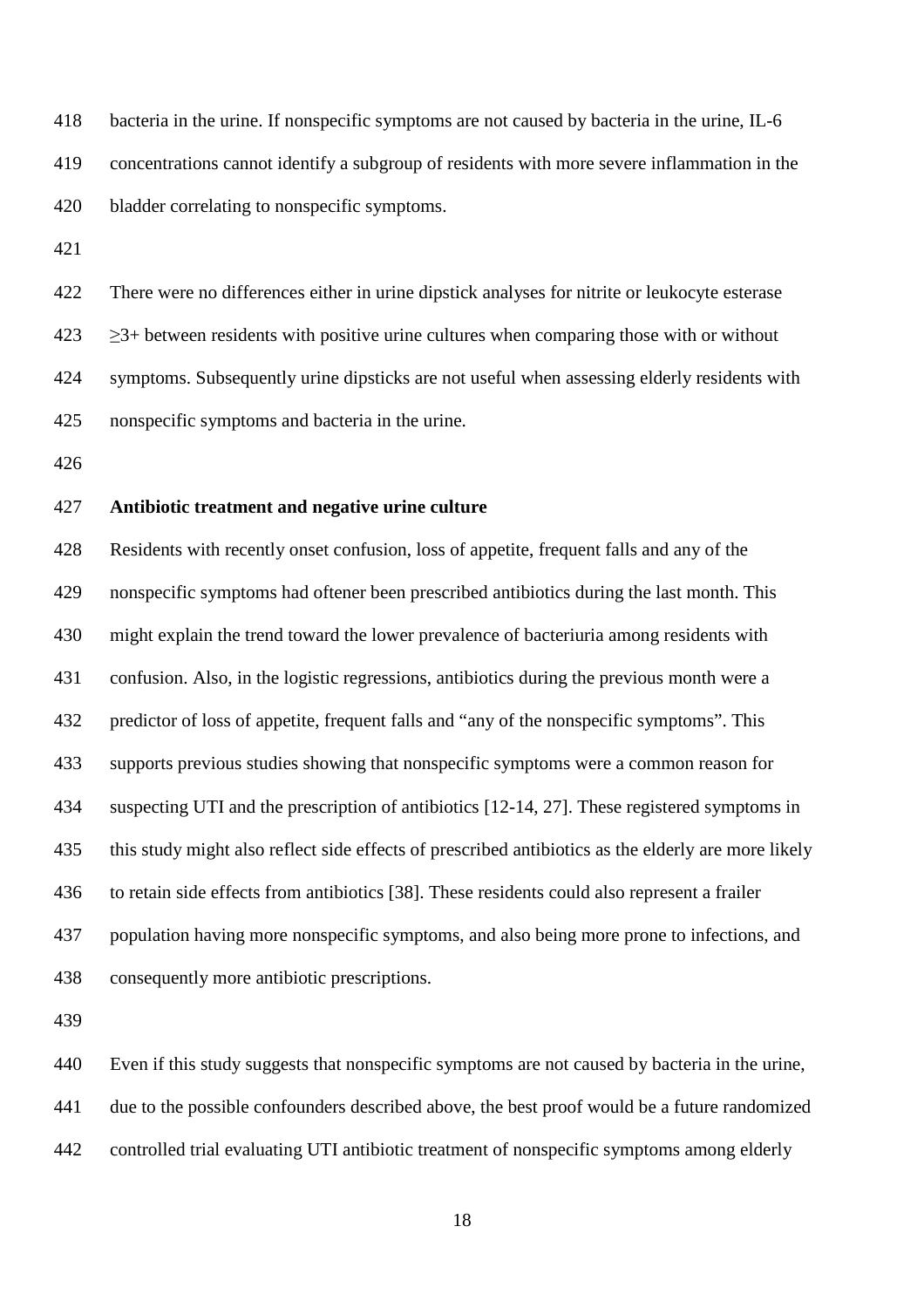443 residents of nursing homes. However, an RCT in a large population of fragile elderly 444 individuals, many with dementia and no possibility to give statement of consent would be 445 very difficult to carry out.

446

447 This study primarily aimed to study non UTI specific symptoms. As UTI specific symptoms 448 were less frequent, this study was partially underpowered regarding UTI specific symptoms. 449 However, it is interesting to note that among all symptoms urinary frequency was the only 450 symptom where the proportion of positive urine cultures differed from those not having this 451 symptom. Those with urinary frequency had a lower proportion of positive urine cultures and 452 a trend (not significant) towards a higher proportion of having had antibiotic treatment during 453 the previous month. Another explanation for this could be a shorter bladder incubation time in 454 that group.

455

456

## 457 **Conclusions**

458 Recently onset nonspecific symptoms were common among elderly residents of nursing 459 homes. Residents without nonspecific symptoms had positive urine cultures as often as those 460 with nonspecific symptoms, suggesting that nonspecific symptoms are not caused by bacteria 461 in the urine.

462

463 Residents with positive urine cultures had higher concentrations of IL-6 in the urine.

464 However, among residents with positive urine cultures there were no differences in IL-6

465 concentrations or dipstick findings between those with or without nonspecific symptoms.

466 Thus, IL-6 concentrations in the urine and dipstick analyses are not useful when assessing

467 elderly residents with nonspecific symptoms and bacteria in the urine.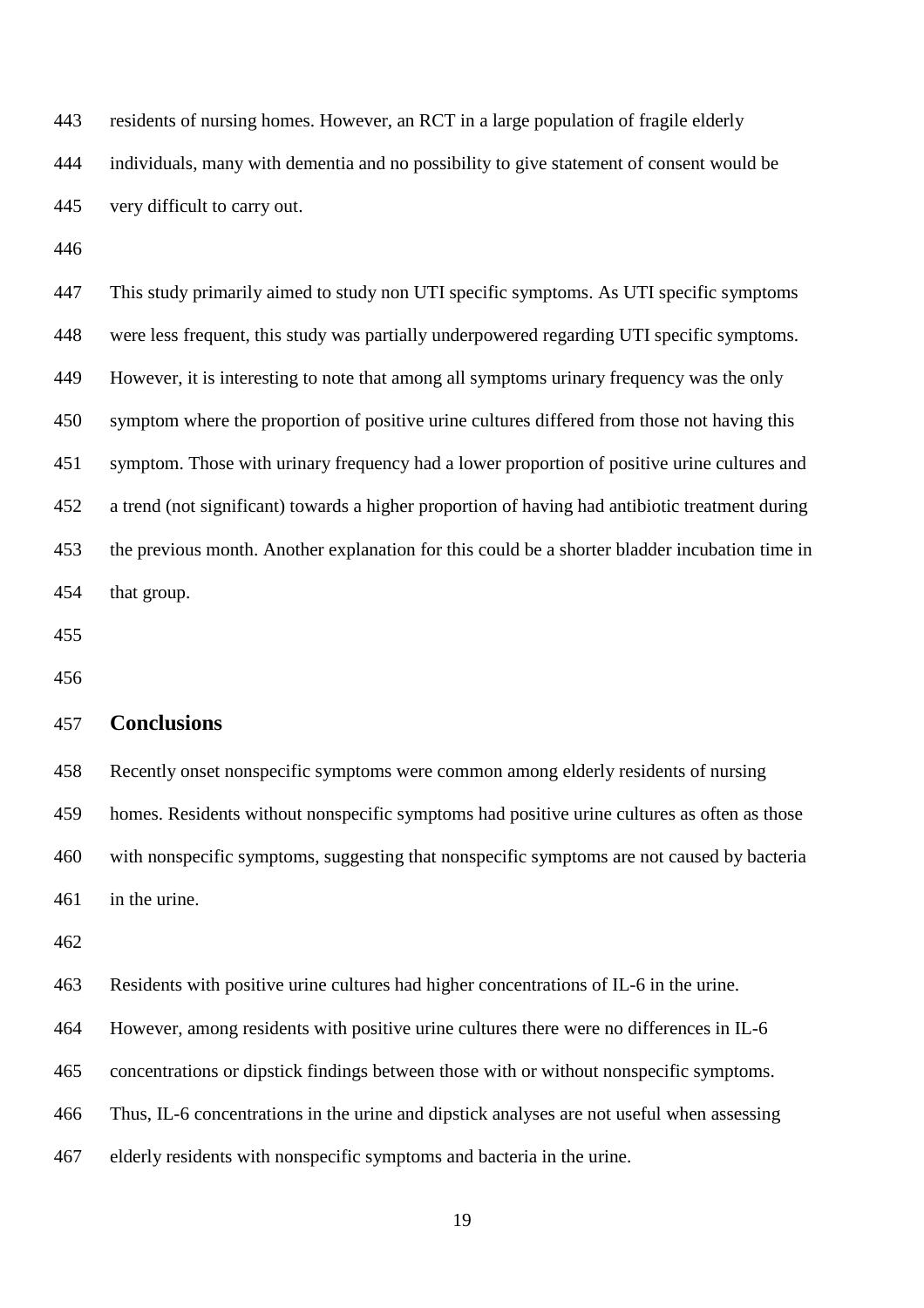| ۰,<br>×<br>۰,<br>۰. |
|---------------------|
|---------------------|

# 470 **Competing interests**

471 The authors declare that they have no competing interests.

472

473

# 474 **Authors' contributions**

475 All authors participated in the design of the study. PDS and ME carried out the data

476 collection. PDS analysed the data and drafted the manuscript. All authors contributed to

477 interpretation of the analyses, critical reviews and revisions, and the final approval of the

478 paper.

479

480

# 481 **Acknowledgements**

482 We are grateful to the laboratory staff of the Bio Imaging and Laboratory Medicine Unit,

483 Södra Älvsborg Hospital and to all the nursing home staff members who assisted in this study.

484 Financial support was obtained from primary health care in Södra Älvsborg County, the

485 Research and Development Council of the Södra Älvsborg County and FoU Sjuhärad Välfärd

486 (a research and development unit in Borås). Sponsors took no part in the design, methods,

487 subject recruitment, data collection, analysis or preparation of manuscript.

488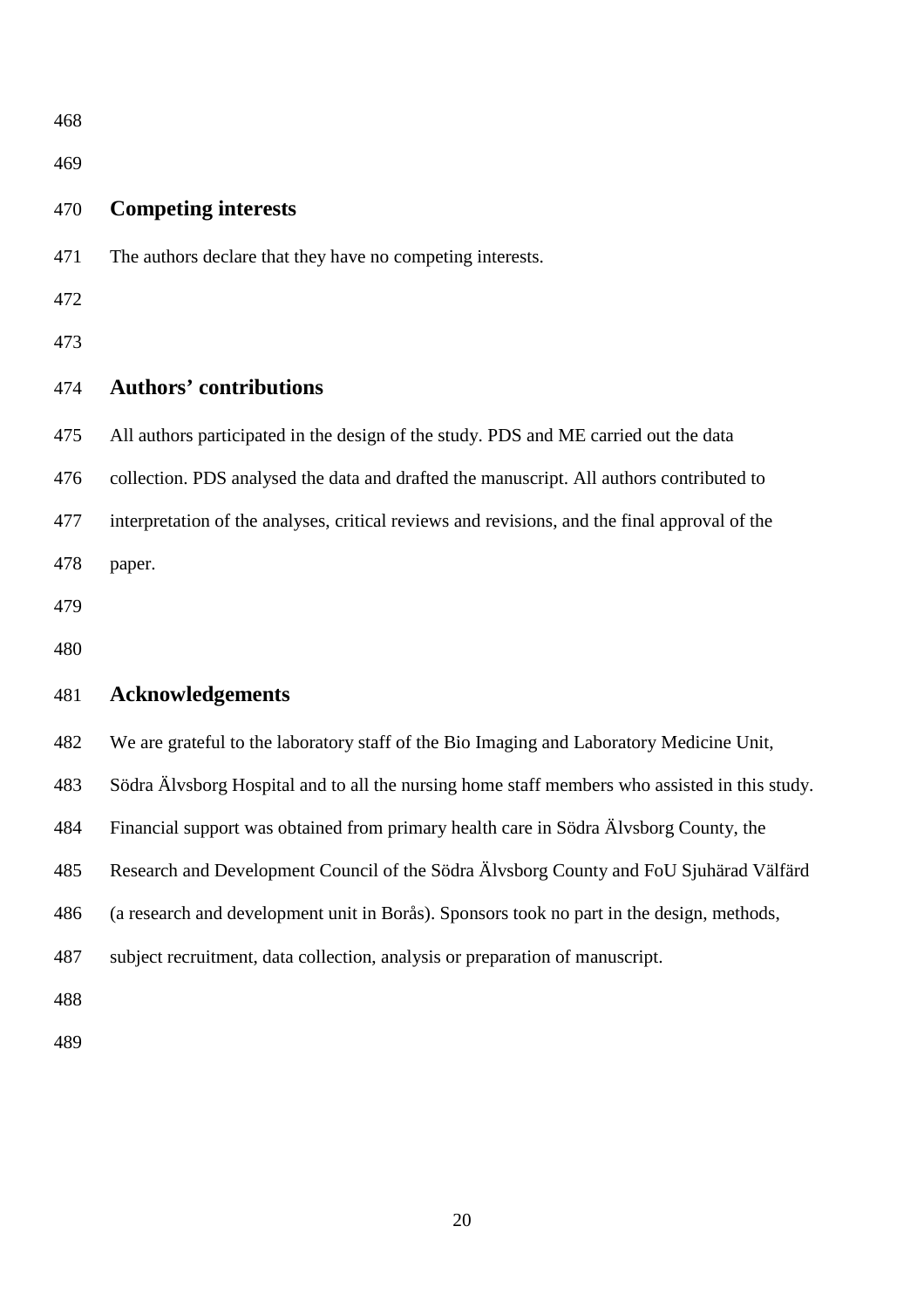## 490 **References**

| 491 | Nicolle LE: Urinary tract infections in long-term-care facilities. <i>Infect Control</i> |
|-----|------------------------------------------------------------------------------------------|
| 492 | <i>Hosp Epidemiol</i> 2001, 22(3):167-175.                                               |

493 2. Sundvall PD, Gunnarsson RK: **Evaluation of dipstick analysis among elderly**  494 **residents to detect bacteriuria: a cross-sectional study in 32 nursing homes**. *BMC* 

495 *Geriatr* 2009, **9**:32.

496 3. Hedin K, Petersson C, Wideback K, Kahlmeter G, Molstad S: **Asymptomatic** 

497 **bacteriuria in a population of elderly in municipal institutional care**. *Scand J Prim*  498 *Health Care* 2002, **20**(3):166-168.

- 499 4. Harding GK, Zhanel GG, Nicolle LE, Cheang M: **Antimicrobial treatment in**  500 **diabetic women with asymptomatic bacteriuria**. *N Engl J Med* 2002, **347**(20):1576- 501 1583.
- 
- 502 5. Nicolle LE, Bradley S, Colgan R, Rice JC, Schaeffer A, Hooton TM: **Infectious**

503 **Diseases Society of America guidelines for the diagnosis and treatment of**

504 **asymptomatic bacteriuria in adults**. *Clin Infect Dis* 2005, **40**(5):643-654.

- 505 6. Ouslander JG, Schapira M, Schnelle JF, Uman G, Fingold S, Tuico E, Nigam JG:
- 506 **Does eradicating bacteriuria affect the severity of chronic urinary incontinence in**  507 **nursing home residents?** *Ann Intern Med* 1995, **122**(10):749-754.
- 508 7. Nicolle LE: **Asymptomatic bacteriuria**. *Curr Opin Infect Dis* 2014, **27**(1):90-96.
- 509 8. Nicolle LE: **Urinary tract infection in long-term-care facility residents**. *Clin Infect*
- 510 *Dis* 2000, **31**(3):757-761.
- 511 9. Rodhe N, Lofgren S, Strindhall J, Matussek A, Molstad S: **Cytokines in urine in**
- 512 **elderly subjects with acute cystitis and asymptomatic bacteriuria**. *Scand J Prim*
- 513 *Health Care* 2009, **27**(2):74-79.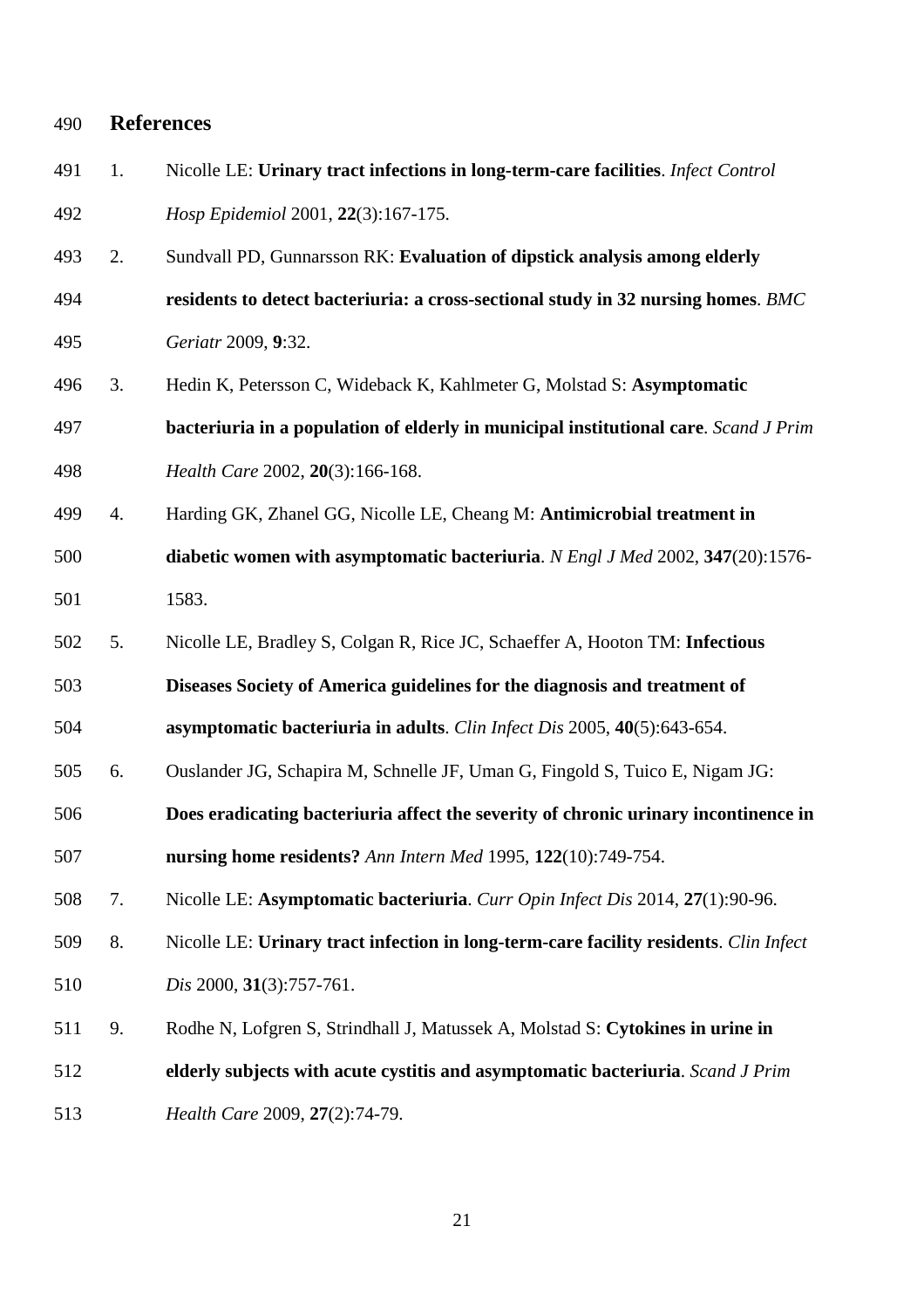- 514 10. Sundvall PD, Ulleryd P, Gunnarsson RK: **Urine culture doubtful in determining**  515 **etiology of diffuse symptoms among elderly individuals: a cross-sectional study of**  516 **32 nursing homes**. *BMC Fam Pract* 2011, **12**:36.
- 517 11. Nace DA, Drinka PJ, Crnich CJ: **Clinical uncertainties in the approach to long**
- 518 **term care residents with possible urinary tract infection**. *J Am Med Dir Assoc*
- 519 2014, **15**(2):133-139.
- 520 12. D'Agata E, Loeb MB, Mitchell SL: **Challenges in assessing nursing home residents**  521 **with advanced dementia for suspected urinary tract infections**. *J Am Geriatr Soc*  522 2013, **61**(1):62-66.
- 523 13. Juthani-Mehta M, Drickamer MA, Towle V, Zhang Y, Tinetti ME, Quagliarello VJ: 524 **Nursing home practitioner survey of diagnostic criteria for urinary tract**  525 **infections**. *J Am Geriatr Soc* 2005, **53**(11):1986-1990.
- 526 14. Walker S, McGeer A, Simor AE, Armstrong-Evans M, Loeb M: **Why are antibiotics**  527 **prescribed for asymptomatic bacteriuria in institutionalized elderly people? A**  528 **qualitative study of physicians' and nurses' perceptions**. *CMAJ* 2000, **163**(3):273-
- 529 277.
- 530 15. Bostwick JM: **The many faces of confusion. Timing and collateral history often**  531 **hold the key to diagnosis**. *Postgrad Med* 2000, **108**(6):60-62, 65-66, 71-62.
- 532 16. Boscia JA, Kobasa WD, Abrutyn E, Levison ME, Kaplan AM, Kaye D: **Lack of**  533 **association between bacteriuria and symptoms in the elderly**. *Am J Med* 1986,
- 534 **81**(6):979-982.
- 535 17. Ducharme J, Neilson S, Ginn JL: **Can urine cultures and reagent test strips be used**  536 **to diagnose urinary tract infection in elderly emergency department patients**  537 **without focal urinary symptoms?** *CJEM* 2007, **9**(2):87-92.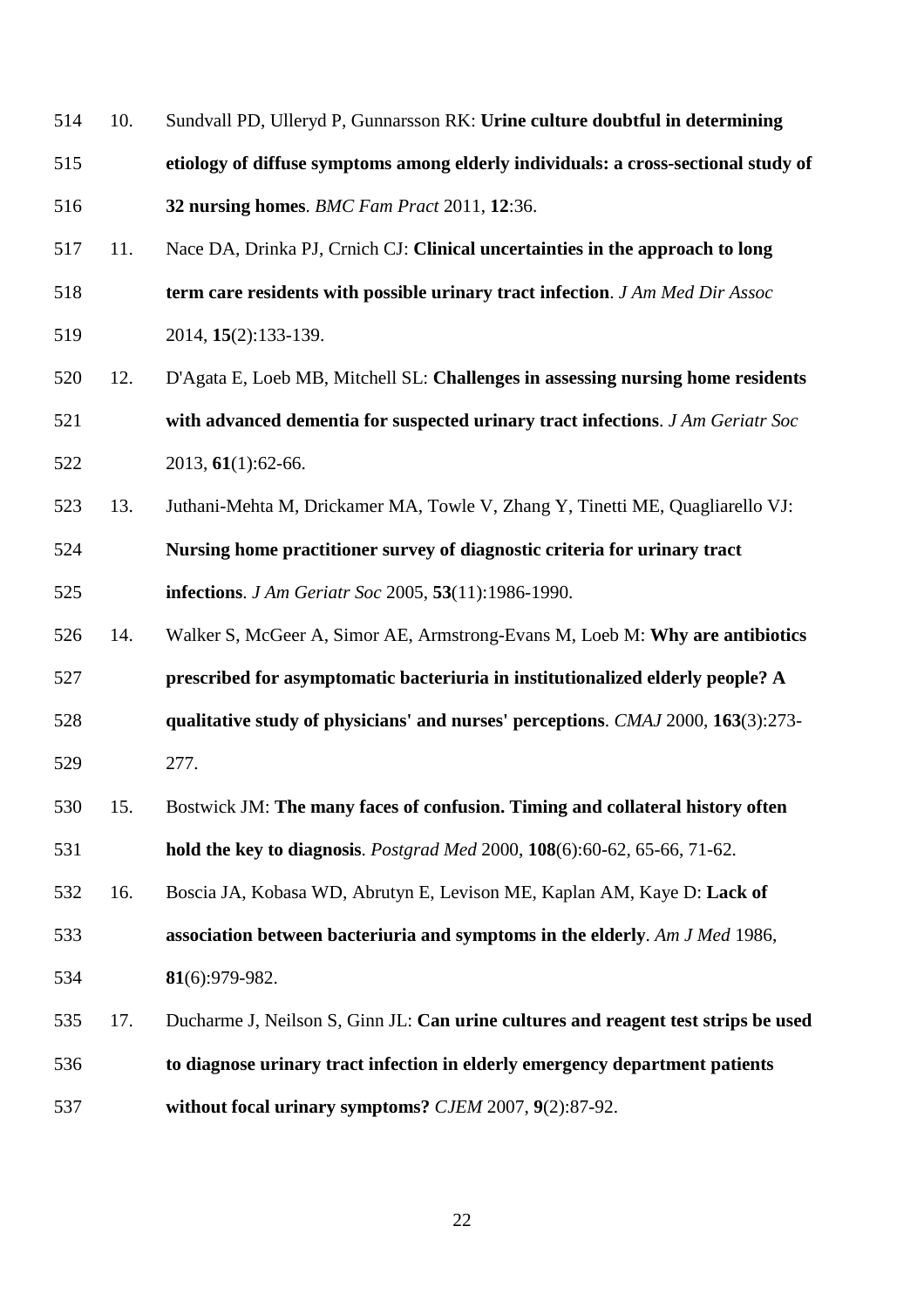- 538 18. Eriksson S, Strandberg S, Gustafson Y, Lundin-Olsson L: **Circumstances**
- 539 **surrounding falls in patients with dementia in a psychogeriatric ward**. *Arch*  540 *Gerontol Geriatr* 2009, **49**(1):80-87.
- 541 19. Juthani-Mehta M, Quagliarello V, Perrelli E, Towle V, Van Ness PH, Tinetti M:
- 542 **Clinical features to identify urinary tract infection in nursing home residents: a**  543 **cohort study**. *J Am Geriatr Soc* 2009, **57**(6):963-970.
- 
- 544 20. Juthani-Mehta M, Tinetti M, Perrelli E, Towle V, Van Ness PH, Quagliarello V:
- 545 **Diagnostic accuracy of criteria for urinary tract infection in a cohort of nursing**  546 **home residents**. *J Am Geriatr Soc* 2007, **55**(7):1072-1077.
- 547 21. Manepalli J, Grossberg GT, Mueller C: **Prevalence of delirium and urinary tract**

548 **infection in a psychogeriatric unit**. *J Geriatr Psychiatry Neurol* 1990, **3**(4):198-202.

- 549 22. Miller J: **To treat or not to treat: managing bacteriuria in elderly people**. *CMAJ*  550 2001, **164**(5):619-620.
- 551 23. Nicolle LE, Henderson E, Bjornson J, McIntyre M, Harding GK, MacDonell JA: **The**
- 552 **association of bacteriuria with resident characteristics and survival in elderly**  553 **institutionalized men**. *Ann Intern Med* 1987, **106**(5):682-686.
- 554 24. Orr PH, Nicolle LE, Duckworth H, Brunka J, Kennedy J, Murray D, Harding GK:

555 **Febrile urinary infection in the institutionalized elderly**. *Am J Med* 1996,

556 **100**(1):71-77.

- 557 25. Balogun SA, Philbrick JT: **Delirium, a Symptom of UTI in the Elderly: Fact or**
- 558 **Fable? A Systematic Review**. *Canadian geriatrics journal : CGJ* 2014, **17**(1):22-26.
- 559 26. Rowe TA, Juthani-Mehta M: **Diagnosis and Management of Urinary Tract**
- 560 **Infection in Older Adults**. *Infect Dis Clin North Am* 2014, **28**(1):75-89.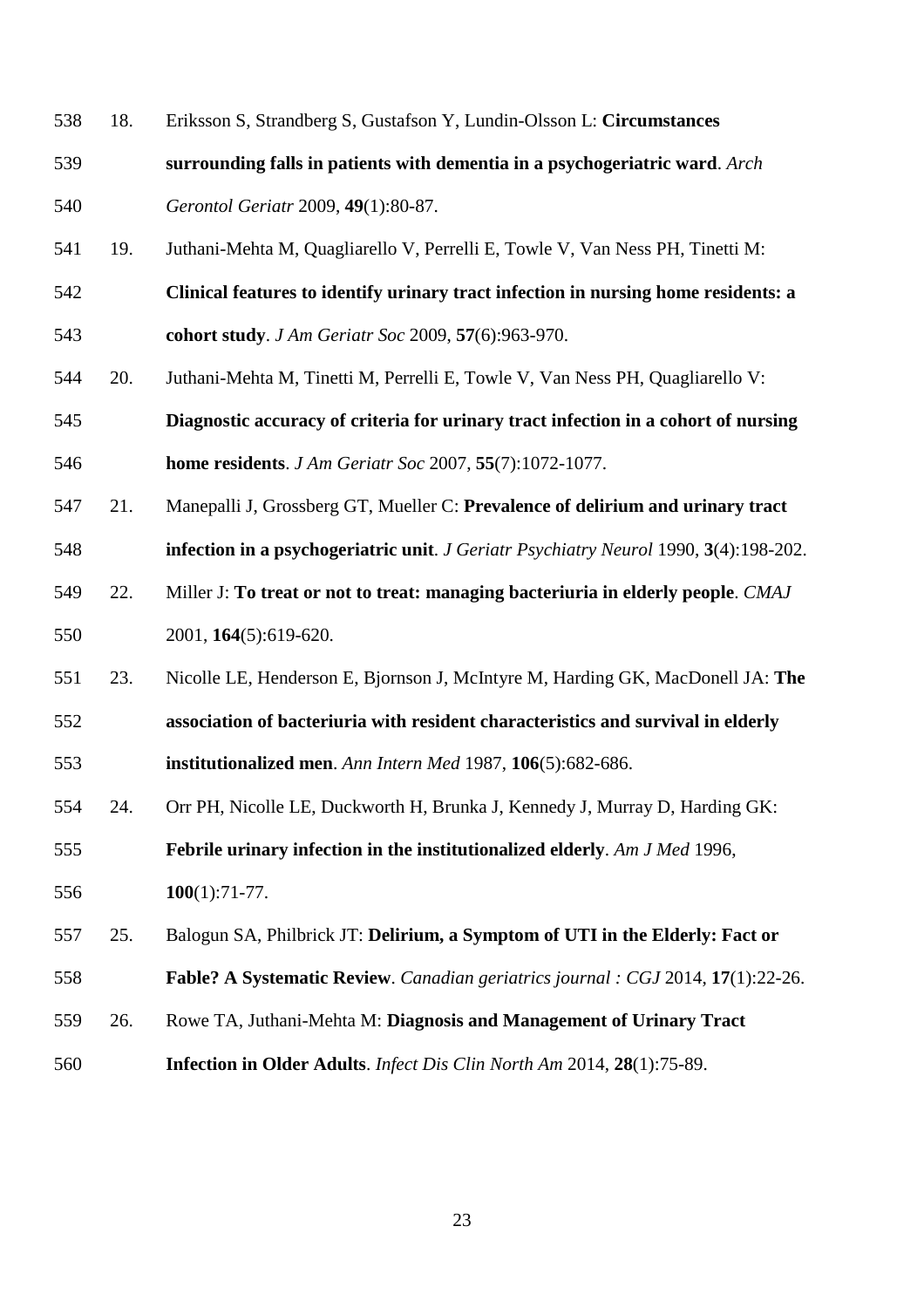- 561 27. Phillips CD, Adepoju O, Stone N, Moudouni DK, Nwaiwu O, Zhao H, Frentzel E,
- 562 Mehr D, Garfinkel S: **Asymptomatic bacteriuria, antibiotic use, and suspected**  563 **urinary tract infections in four nursing homes**. *BMC Geriatr* 2012, **12**:73.
- 564 28. Yoshikawa TT, Nicolle LE, Norman DC: **Management of complicated urinary tract**  565 **infection in older patients**. *J Am Geriatr Soc* 1996, **44**(10):1235-1241.
- 566 29. Nanda N, Juthani-Mehta M: **Novel biomarkers for the diagnosis of urinary tract**  567 **infection-a systematic review**. *Biomark Insights* 2009, **4**:111-121.
- 568 30. Nicolle LE: **Symptomatic urinary tract infection in nursing home residents**. *J Am*  569 *Geriatr Soc* 2009, **57**(6):1113-1114.
- 570 31. Heinrich PC, Castell JV, Andus T: **Interleukin-6 and the acute phase response**. 571 *Biochem J* 1990, **265**(3):621-636.
- 572 32. Hedges S, Anderson P, Lidin-Janson G, de Man P, Svanborg C: **Interleukin-6**

573 **response to deliberate colonization of the human urinary tract with gram-**574 **negative bacteria**. *Infect Immun* 1991, **59**(1):421-427.

- 575 33. Nicolle LE, Brunka J, Orr P, Wilkins J, Harding GK: **Urinary immunoreactive**
- 576 **interleukin-1 alpha and interleukin-6 in bacteriuric institutionalized elderly**  577 **subjects**. *J Urol* 1993, **149**(5):1049-1053.
- 578 34. Sundvall PD, Elm M, Gunnarsson R, Molstad S, Rodhe N, Jonsson L, Ulleryd P:
- 579 **Antimicrobial resistance in urinary pathogens among Swedish nursing home**
- 580 **residents remains low: a cross-sectional study comparing antimicrobial resistance**
- 581 **from 2003 to 2012**. *BMC Geriatr* 2014, **14**:30.
- 582 35. **Quantikine® ELISA Human IL-6 Immunoassay**
- 583 [http://www.rndsystems.com/pdf/d6050.pdf]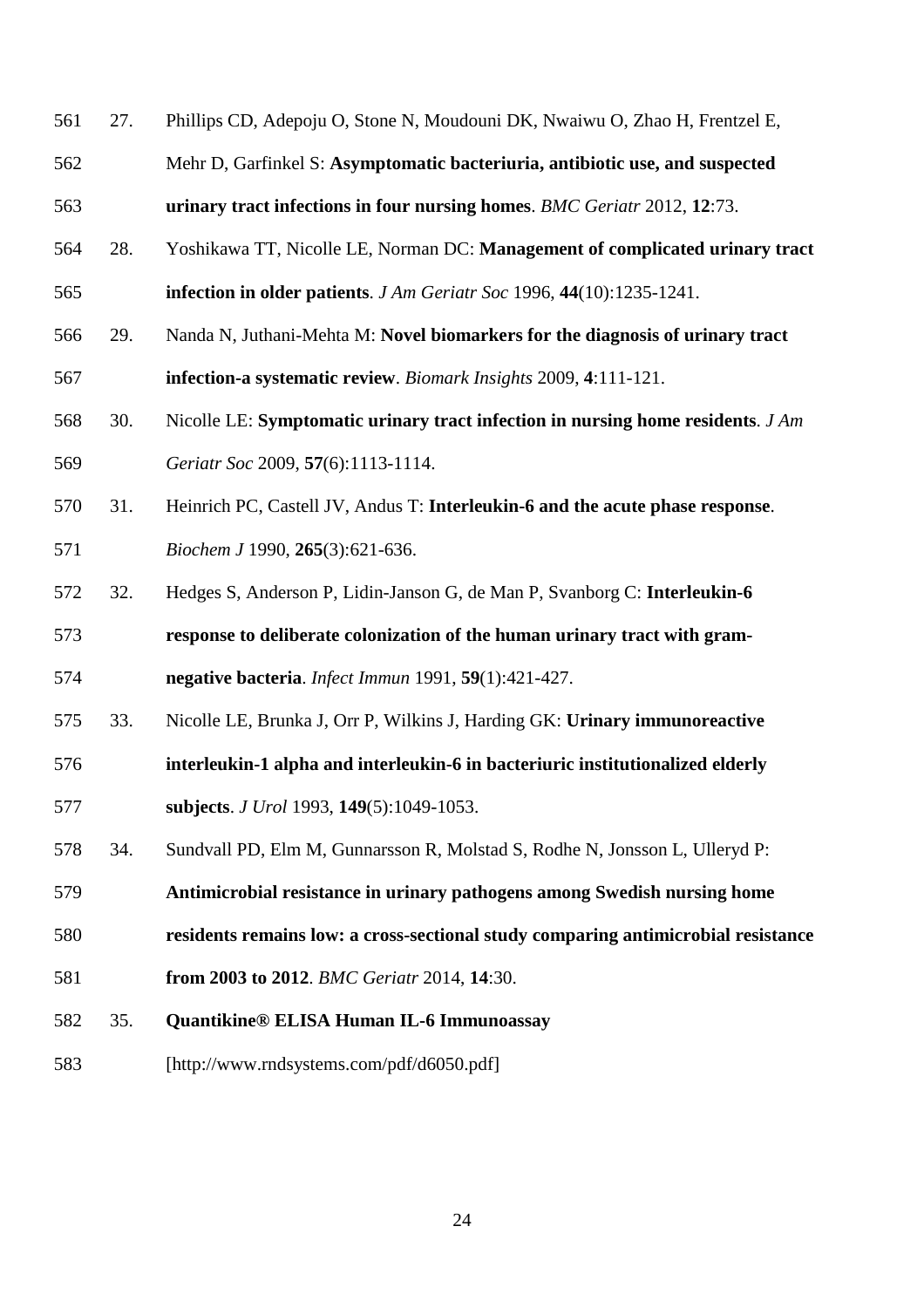| 584 | 36. | Lipsky BA, Ireton RC, Fihn SD, Hackett R, Berger RE: Diagnosis of bacteriuria in           |
|-----|-----|--------------------------------------------------------------------------------------------|
| 585 |     | men: specimen collection and culture interpretation. <i>J Infect Dis</i> 1987, 155(5):847- |
| 586 |     | 854.                                                                                       |
| 587 | 37. | Stamm WE, Counts GW, Running KR, Fihn S, Turck M, Holmes KK: Diagnosis of                  |
| 588 |     | coliform infection in acutely dysuric women. N Engl J Med 1982, 307(8):463-468.            |
| 589 | 38. | Takahashi P, Trang N, Chutka D, Evans J: Antibiotic prescribing and outcomes               |
| 590 |     | following treatment of symptomatic urinary tract infections in older women. J              |

591 *Am Med Dir Assoc* 2004, **5**(2 Suppl):S11-15.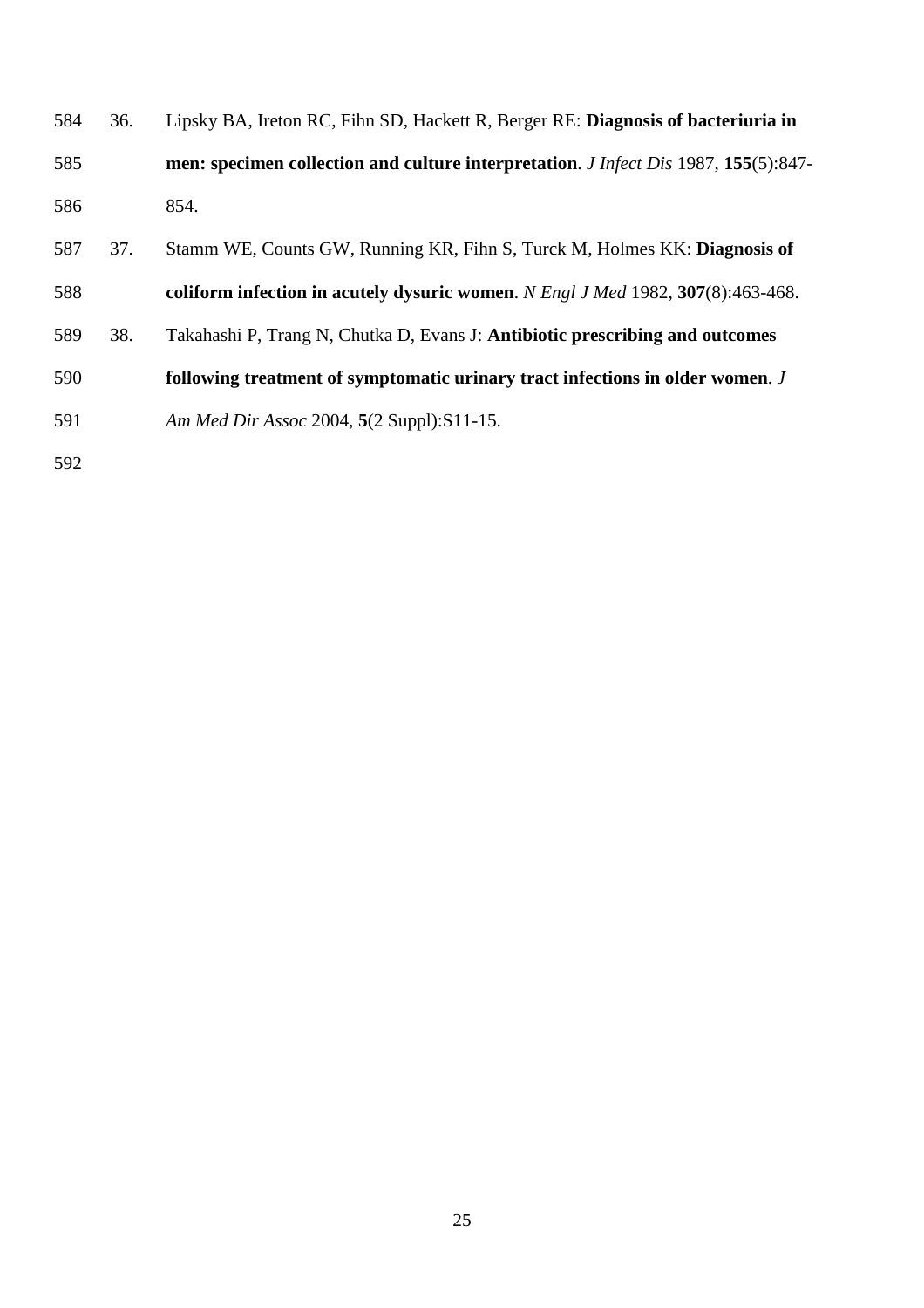# 593 **Table 1. Prevalence of symptoms and positive urine cultures**  594

|                                                 | Prevalence of<br>symptom <sup>1</sup> | Residents with<br>symptom | Proportion of positive urine cultures among<br>Residents without<br>symptom | $P-value2$ |
|-------------------------------------------------|---------------------------------------|---------------------------|-----------------------------------------------------------------------------|------------|
| Fatigue                                         | 11% (48/421)                          | 31% (15/48)               | 32% (120/373)                                                               | 0.90       |
| Restlessness                                    | 5.5% (23/421)                         | $26\% (6/23)$             | 32% (129/398)                                                               | 0.53       |
| Confusion                                       | 5.2% (22/421)                         | 14% (3/22)                | 33% (132/399)                                                               | 0.057      |
| Aggressiveness                                  | $5.0\%$ $(21/421)$                    | 19% (4/21)                | 33% (131/400)                                                               | 0.19       |
| Loss of appetite                                | 5.2% (22/421)                         | 18% (4/22)                | 33% (131/399)                                                               | 0.15       |
| Frequent falls                                  | 5.2% (22/421)                         | 23% (5/22)                | 33% (130/399)                                                               | 0.34       |
| Not being<br>herself/himself                    | 4.3% (18/421)                         | 39% (7/18)                | 32% (128/403)                                                               | 0.53       |
| Having any of the above<br>nonspecific symptoms | 20% (85/421)                          | 31% (26/85)               | 32% (109/336)                                                               | 0.74       |
| Dysuria                                         | $2.1\%$ (9/421)                       | $11\%$ (1/9)              | 33% (134/412)                                                               | 0.28       |
| Urinary urgency                                 | $3.6\%$ $(15/421)$                    | 33% (5/15)                | 32% (130/406)                                                               | 1.0        |
| Urinary frequency                               | 2.4% (10/421)                         | $0\%$ (0/10)              | 33% (135/411)                                                               | 0.035      |

 $rac{1}{595}$ 

 $\frac{1596}{596}$  Symptoms commencing at any time during the preceding month and still present when<br>597 597 sampling urine.<br>598  $\frac{2}{3}$  Pearson's chi-so

 $2598$  Pearson's chi-square and when appropriate Fisher's exact test comparing proportions of positive urine cultures among those with or without symptoms. positive urine cultures among those with or without symptoms.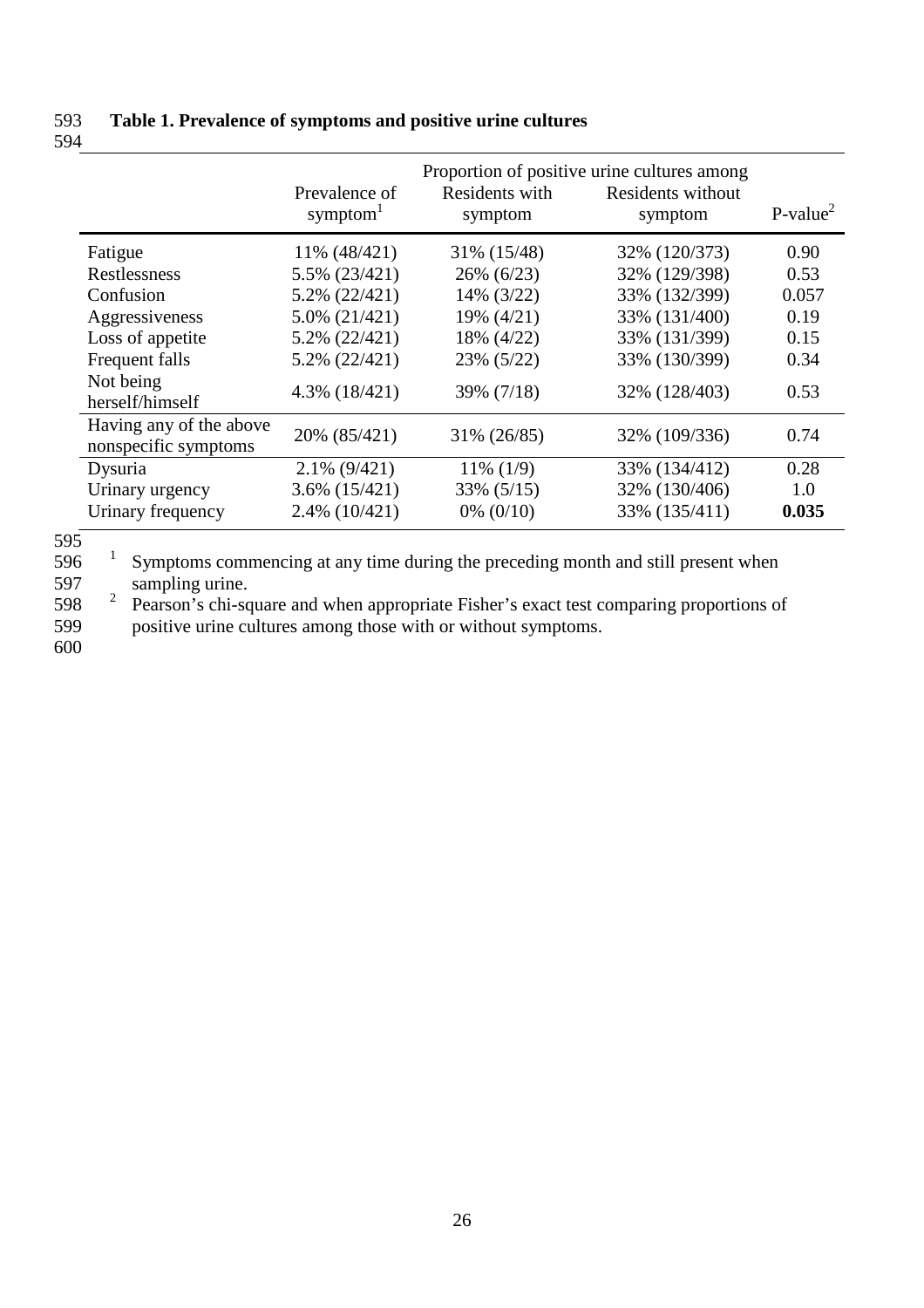## 601 **Table 2. Prevalence of symptoms and antibiotic treatment**  602

|                                                 | Prevalence of<br>symptom <sup>1</sup> | Residents with<br>symptom | Proportion of antibiotic treatment <sup>2</sup> among<br>Residents without<br>symptom | $P-value3$   |
|-------------------------------------------------|---------------------------------------|---------------------------|---------------------------------------------------------------------------------------|--------------|
| Fatigue                                         | 11% (48/421)                          | 19% (9/48)                | 10% (38/373)                                                                          | 0.076        |
| Restlessness                                    | 5.5% (23/421)                         | 22% (5/23)                | 11% (42/398)                                                                          | 0.16         |
| Confusion                                       | 5.2% (22/421)                         | 27% (6/22)                | 10% (41/399)                                                                          | 0.026        |
| Aggressiveness                                  | 5.0% (21/421)                         | 19% (4/21)                | 11% (43/400)                                                                          | 0.28         |
| Loss of appetite                                | 5.2% (22/421)                         | 36% (8/22)                | 10% (39/399)                                                                          | 0.0013       |
| Frequent falls                                  | 5.2% (22/421)                         | 27% (6/22)                | 10% (41/399)                                                                          | 0.026        |
| Not being<br>herself/himself                    | $4.3\%$ $(18/421)$                    | $17\%$ (3/18)             | 11% (44/403)                                                                          | 0.44         |
| Having any of the above<br>nonspecific symptoms | 20% (85/421)                          | 19% (16/85)               | $9.2\%$ (31/336)                                                                      | 0.012        |
| Dysuria                                         | $2.1\%$ (9/421)                       | 89% (8/9)                 | 9.5% (39/412)                                                                         | ${<}10^{-6}$ |
| Urinary urgency                                 | $3.6\%$ $(15/421)$                    | 53% (8/15)                | 10% (39/406)                                                                          | 0.000048     |
| Urinary frequency                               | $2.4\%$ (10/421)                      | $30\%$ $(3/10)$           | 11% (44/411)                                                                          | 0.090        |

603

 $1604$  Symptoms commencing at any time during the preceding month and still present when 605 sampling urine.<br>606  $\frac{2}{3}$  Antibiotic treats

 $\frac{2}{3}$  Antibiotic treatment given at any time during the month preceding sampling of urine.<br>607  $\frac{3}{3}$  Pearson's chi-square and when appropriate Fisher's exact test comparing proportion of

Pearson's chi-square and when appropriate Fisher's exact test comparing proportion of 608 antibiotic treatment among those with or without symptoms.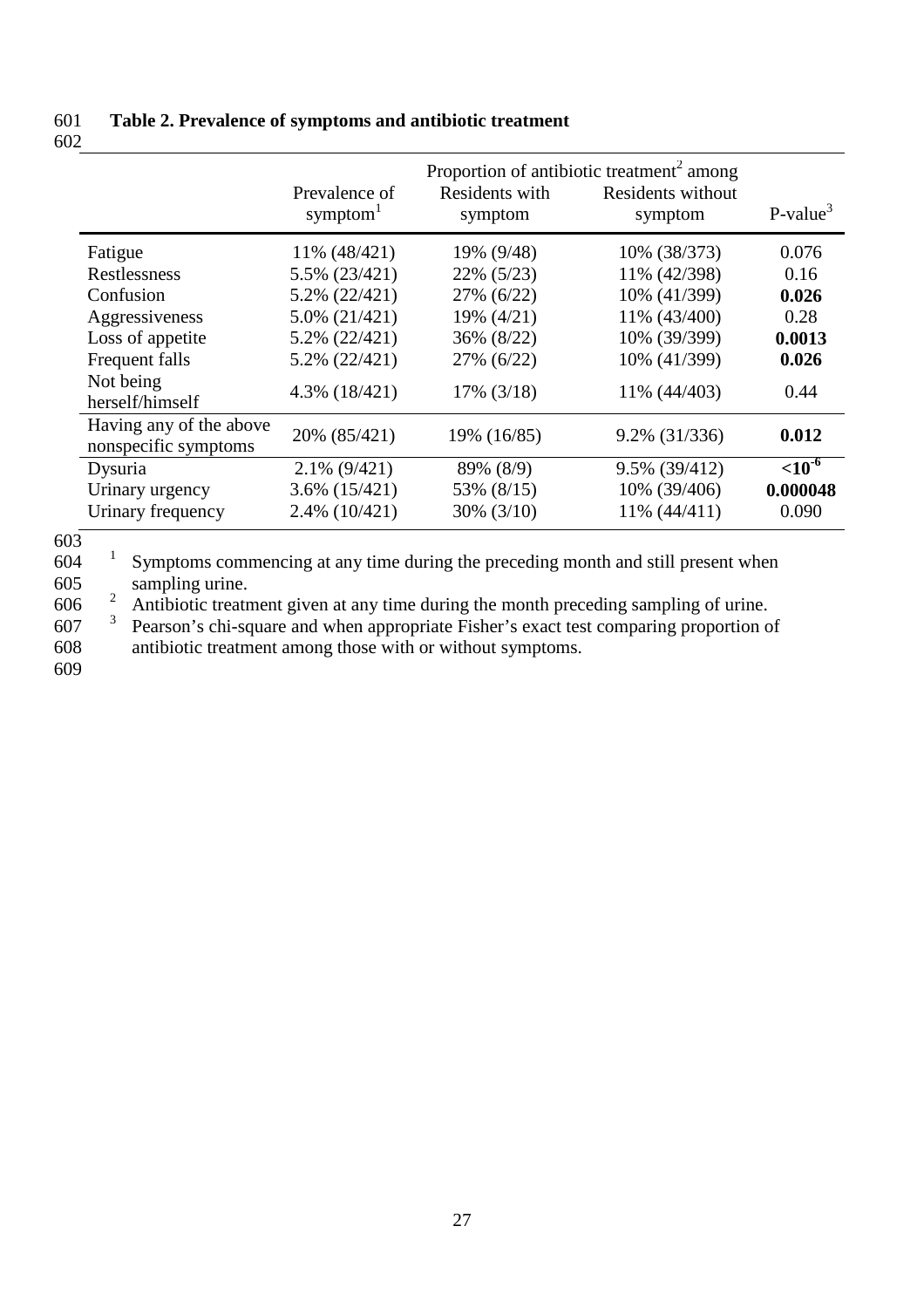# **Table 3. Predictors<sup>1</sup>**610 **of new or increased symptoms commencing at any time during the**

611 **preceding month and still present when sampling urine** 

|                           | Bacteriuria <sup>2</sup>             | $IL-6^3$                    | Antibiotics <sup>4</sup>    | Dementia                    | $R$ Square <sup>1</sup> |
|---------------------------|--------------------------------------|-----------------------------|-----------------------------|-----------------------------|-------------------------|
| Fatigue <sup>5</sup>      |                                      |                             |                             |                             |                         |
| Restlessness <sup>5</sup> |                                      |                             |                             |                             |                         |
| Confusion                 | $0.15(0.033-0.68)$<br>$p=0.014$      | $4.6(1.7-12)$<br>$p=0.0021$ |                             |                             | 0.11                    |
| Aggressiveness            |                                      |                             |                             | $2.9(1.0-8.0)$<br>$p=0.043$ | 0.035                   |
| Loss of appetite          |                                      |                             | $4.9(1.9-13)$<br>$p=0.0014$ |                             | 0.065                   |
| Frequent falls            |                                      |                             | $2.9(1.0-8.4)$<br>$p=0.051$ |                             | 0.025                   |
| Not being herself/himself |                                      |                             |                             |                             |                         |
| Any of the above symptoms |                                      |                             | $2.2(1.1-4.4)$<br>$p=0.019$ |                             | 0.020                   |
| Dysuria                   |                                      |                             | 78 (9.5-643)<br>p=0.000050  |                             | 0.38                    |
| Urinary urgency           |                                      |                             | $9.4(3.1-28)$<br>p=0.000069 |                             | 0.13                    |
| Urinary frequency         | $<10^{-6}$ (0- $\infty$ )<br>$p=1.0$ |                             | $4.0(0.97-16)$<br>$p=0.055$ |                             | 0.13                    |

 613 1 614 Predictors in patients where a urine sample could be obtained and with information for all 615 variables ( $n=397$ ). Forward stepwise (conditional) logistic regressions where probability for entry was 0.050 and for removal 0.10 was used. Variables that served well for the overall 616 entry was 0.050 and for removal 0.10 was used. Variables that served well for the overall prediction were also kept in the model. Outcome presented as odds ratios (95% CI with p-617 prediction were also kept in the model. Outcome presented as odds ratios (95% CI with p-value on the second line) for variables included in the model. Urine dipstick (nitrite positive or 618 on the second line) for variables included in the model. Urine dipstick (nitrite positive or  $619$  leukocyte esterase being 3+ or 4+), age, gender or presence of diabetes mellitus did not re 619 leukocyte esterase being  $3+$  or  $4+$ ), age, gender or presence of diabetes mellitus did not reach the final model for any symptom. Nagelkerke's R-square as a measure of the model's ability to 620 final model for any symptom. Nagelkerke's R-square as a measure of the model's ability to predict presence of a symptom. 621 predict presence of a symptom.<br>622 <sup>2</sup> With (=1) or without (=0) bacte

622 <sup>2</sup> With (=1) or without (=0) bacteriuria. The latter was the reference.<br>623 **11.1** Interleukin-6 elevated (>5 ng/L) or not. The latter was the reference

623 **Interleukin-6 elevated** ( $\geq$ 5 ng/L) or not. The latter was the reference.<br>624 <sup>4</sup> Ongoing antibiotic treatment (n=16) or having had antibiotics during

 $^{4}$  Ongoing antibiotic treatment (n=16) or having had antibiotics during the last month (n=28).<br>625 S None of the independent variables could predict either fatigue or restlessness.

- None of the independent variables could predict either fatigue or restlessness.
- 626